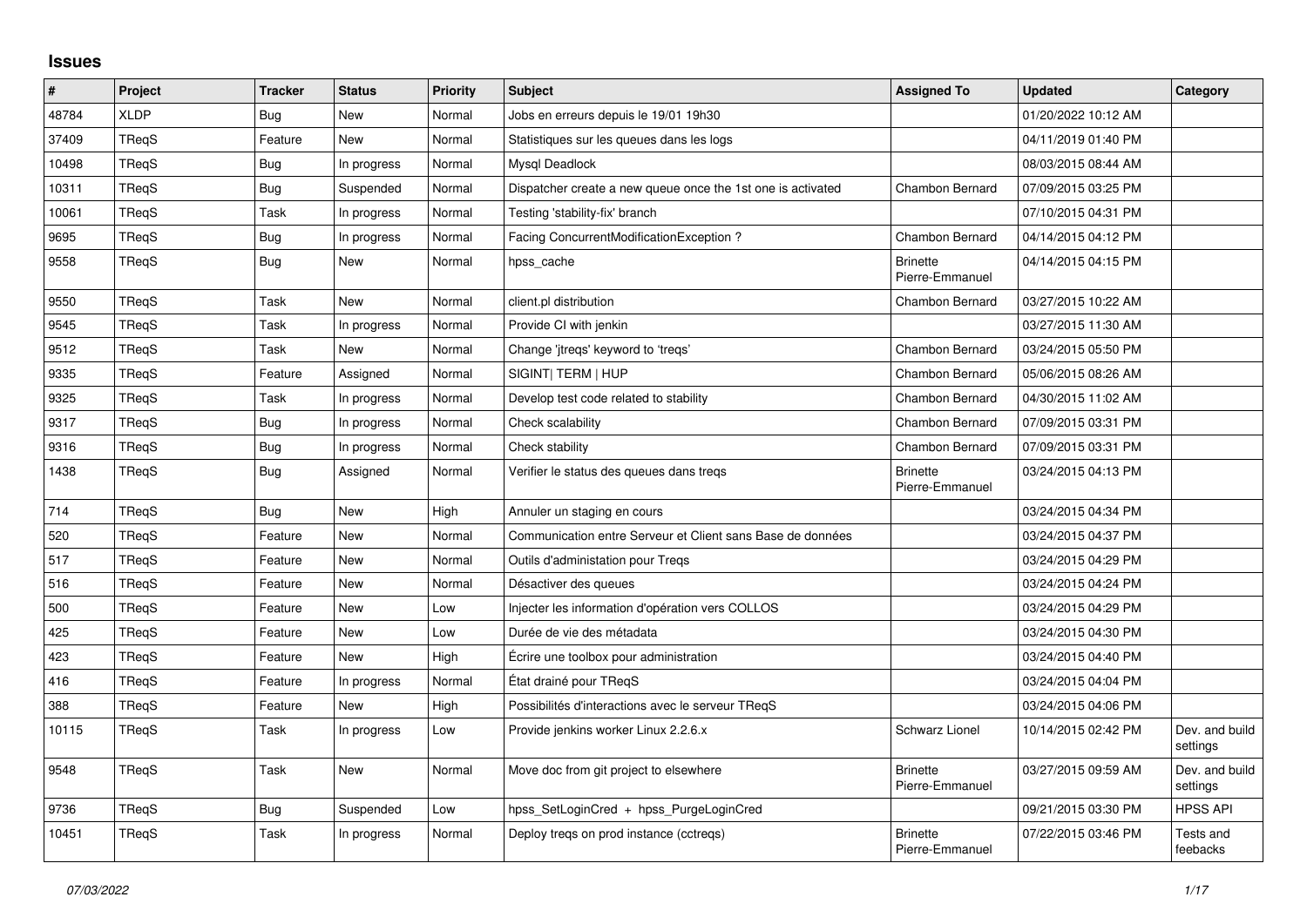| $\#$  | Project                 | <b>Tracker</b> | <b>Status</b> | <b>Priority</b> | <b>Subject</b>                                           | <b>Assigned To</b>                 | <b>Updated</b>      | Category              |
|-------|-------------------------|----------------|---------------|-----------------|----------------------------------------------------------|------------------------------------|---------------------|-----------------------|
| 10296 | <b>TReqS</b>            | Task           | Suspended     | Normal          | Provide monitoring tool based on ES to production        | Chambon Bernard                    | 07/10/2015 04:26 PM | Tests and<br>feebacks |
| 10294 | TReqS                   | Task           | <b>New</b>    | Normal          | Deploy treqs on test instance (ccsvli10) for test by PEB | <b>Brinette</b><br>Pierre-Emmanuel | 07/15/2015 10:24 AM | Tests and<br>feebacks |
| 7587  | <b>Topology Manager</b> | Bug            | <b>New</b>    | High            | Replace an item                                          |                                    | 06/30/2014 05:42 PM |                       |
| 7044  | <b>Topology Manager</b> | Task           | Feedback      | Normal          | Cleaning mysql stuff                                     | Legay Eric                         | 05/06/2014 11:27 AM |                       |
| 7041  | <b>Topology Manager</b> | Support        | New           | Normal          | Sub repositories                                         |                                    | 04/30/2014 03:52 PM |                       |
| 7037  | <b>Topology Manager</b> | Feature        | New           | Normal          | Configuration file for TM                                |                                    | 04/30/2014 03:11 PM |                       |
| 5757  | <b>Topology Manager</b> | Feature        | New           | Low             | Topology manager- error detection in mezzanine           |                                    | 01/07/2014 01:29 PM |                       |
| 5729  | <b>Topology Manager</b> | Feature        | <b>New</b>    | Low             | Title in firefox                                         |                                    | 01/03/2014 06:58 PM |                       |
| 5726  | <b>Topology Manager</b> | Feature        | New           | Normal          | Display                                                  |                                    | 01/06/2014 09:21 AM |                       |
| 5725  | <b>Topology Manager</b> | Feature        | Assigned      | High            | propagation of OFF status to the GTS tree                | Ralet Damian                       | 01/10/2014 05:25 PM |                       |
| 7644  | <b>Topology Manager</b> | <b>Bug</b>     | Suspended     | Urgent          | Compilation problem im main branch feature-gui           | Legay Eric                         | 07/04/2014 02:27 PM | Core TM               |
| 7490  | <b>Topology Manager</b> | <b>Bug</b>     | New           | Normal          | Needed libp42.so.1                                       |                                    | 06/19/2014 11:15 PM | Core TM               |
| 7073  | <b>Topology Manager</b> | <b>Bug</b>     | New           | Normal          | Off on GTS tree                                          |                                    | 05/07/2014 04:55 PM | Core TM               |
| 7046  | <b>Topology Manager</b> | <b>Bug</b>     | New           | Normal          | password hardcoded                                       | Legay Eric                         | 05/06/2014 09:54 AM | Core TM               |
| 7040  | <b>Topology Manager</b> | <b>Bug</b>     | New           | Normal          | Fixing configure                                         |                                    | 04/30/2014 03:46 PM | Core TM               |
| 7039  | <b>Topology Manager</b> | Support        | Feedback      | Normal          | Updating doc                                             | Legay Eric                         | 05/06/2014 01:32 PM | Core TM               |
| 5780  | <b>Topology Manager</b> | <b>Bug</b>     | Feedback      | Normal          | reopening shared file                                    | Grave Xavier                       | 01/25/2018 09:18 AM | Core TM               |
| 5719  | <b>Topology Manager</b> | Feature        | New           | Low             | Launching server easily                                  | Dosme Nicolas                      | 01/09/2014 03:53 PM | Core TM               |
| 7736  | <b>Topology Manager</b> | <b>Bug</b>     | New           | High            | Generate electronic config files without GTS             | Legay Eric                         | 09/22/2014 05:12 PM | <b>GUI</b>            |
| 7486  | <b>Topology Manager</b> | Feature        | New           | Normal          | Modification of information                              |                                    | 06/19/2014 02:41 PM | <b>GUI</b>            |
| 7483  | <b>Topology Manager</b> | Feature        | New           | Normal          | Protect modification                                     |                                    | 06/19/2014 02:27 PM | <b>GUI</b>            |
| 7072  | <b>Topology Manager</b> | Feature        | Feedback      | Normal          | name main detector                                       | Michelagnoli<br>Caterina           | 05/12/2014 01:59 PM | <b>GUI</b>            |
| 7036  | <b>Topology Manager</b> | Feature        | <b>New</b>    | Normal          | Adding window to choose experiment                       | Legay Eric                         | 04/30/2014 03:12 PM | GUI                   |
| 8995  | SphereLib               | <b>Bug</b>     | New           | High            | python2.7-config                                         |                                    | 01/28/2015 04:21 PM |                       |
| 1003  | SphereLib               | <b>Bug</b>     | New           | Normal          | ps detection                                             |                                    | 10/15/2010 01:51 PM |                       |
| 959   | SphereLib               | Feature        | New           | Low             | intégrer ginp                                            |                                    | 10/06/2010 11:30 AM |                       |
| 938   | SphereLib               | <b>Bug</b>     | New           | Low             | Construction icosahedron                                 |                                    | 09/29/2010 11:32 AM |                       |
| 890   | SphereLib               | Feature        | New           | Low             | spline with order $!= 3$                                 |                                    | 09/06/2010 03:08 PM |                       |
| 767   | SphereLib               | Task           | New           | Normal          | Mise au propre des include de la lib                     |                                    | 06/16/2010 11:36 AM |                       |
| 755   | SphereLib               | Feature        | New           | Normal          | Parallélisation de cat2mask                              |                                    | 06/14/2010 04:34 PM |                       |
| 754   | SphereLib               | Feature        | New           | Normal          | Parallélisation de la routine apodize_mask               |                                    | 06/14/2010 04:33 PM |                       |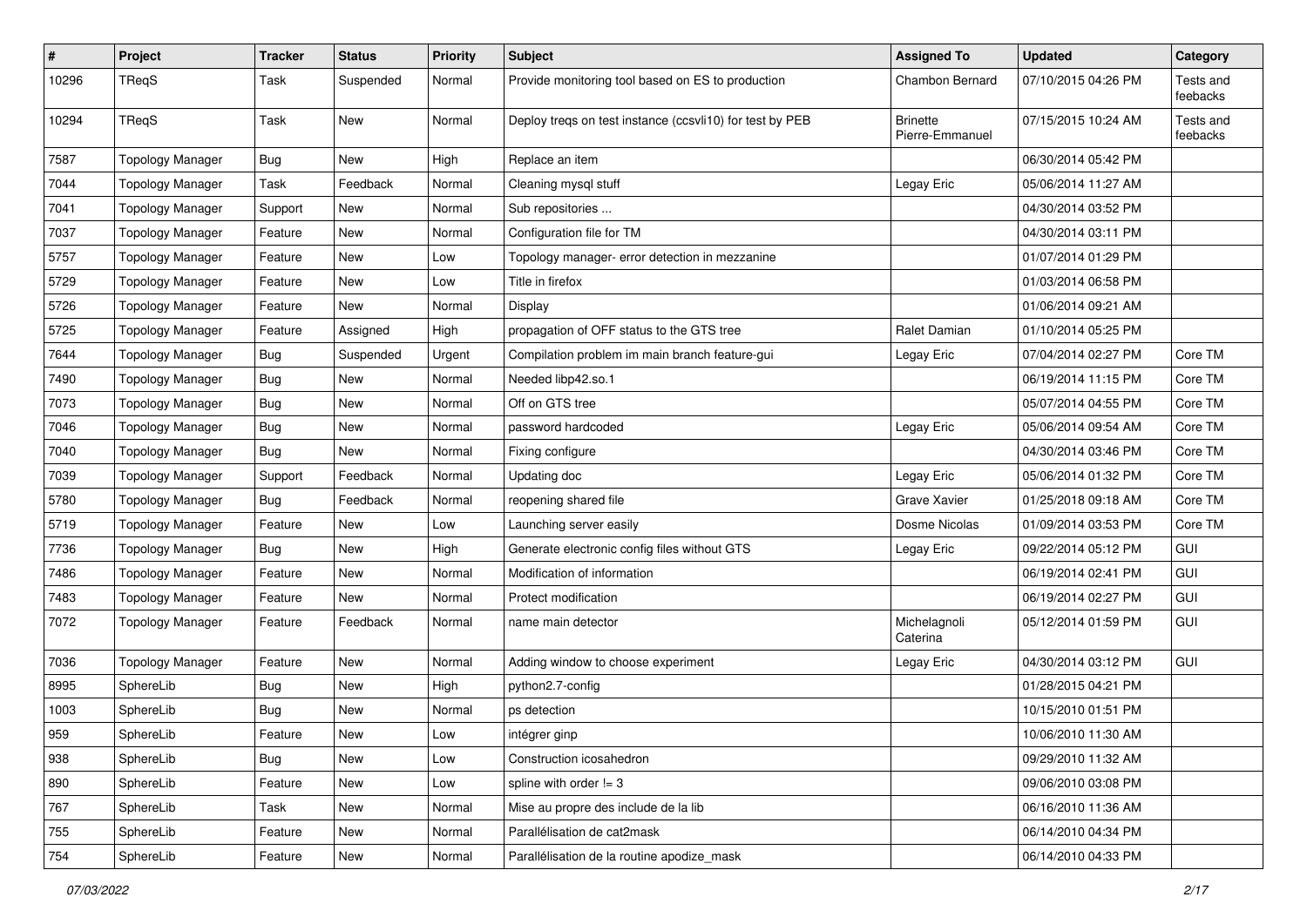| $\sharp$ | Project            | Tracker    | <b>Status</b> | Priority | Subject                                                                                                  | <b>Assigned To</b>  | <b>Updated</b>      | Category  |
|----------|--------------------|------------|---------------|----------|----------------------------------------------------------------------------------------------------------|---------------------|---------------------|-----------|
| 742      | SphereLib          | Task       | New           | Normal   | Import des binaires fits                                                                                 | Le Jeune Maude      | 06/09/2010 07:24 PM |           |
| 3673     | Smurf              | <b>Bug</b> | Feedback      | Low      | gestion des options de smupdate                                                                          | Wernli Fabien       | 02/04/2013 11:13 AM |           |
| 1561     | Smurf              | <b>Bug</b> | <b>New</b>    | Normal   | Smurf::RRD does not support "base"                                                                       |                     | 04/13/2011 05:00 PM |           |
| 432      | Smurf              | Bug        | New           | High     | creation de fichiers vides                                                                               |                     | 04/23/2021 11:44 AM |           |
| 202      | Smurf              | Feature    | New           | Low      | Smurf::DB::Getopt add fping to smelect                                                                   |                     | 10/21/2009 04:46 PM |           |
| 5590     | <b>SIMGRID</b>     | Support    | Assigned      | Normal   | Create msg_storage_management group in DOXYGEN ?!                                                        | Veyre Pierre        | 11/29/2013 10:20 AM |           |
| 5267     | <b>SIMGRID</b>     | Task       | Assigned      | Normal   | IO Bench script                                                                                          |                     | 10/07/2013 12:08 AM |           |
| 5238     | <b>SIMGRID</b>     | Task       | Assigned      | Normal   | Change type parameter for storage_get_size functions                                                     | Veyre Pierre        | 10/04/2013 10:03 AM |           |
| 5237     | <b>SIMGRID</b>     | Task       | Assigned      | Normal   | Update ChangeLog before release                                                                          | Veyre Pierre        | 10/03/2013 10:48 PM |           |
| 5217     | <b>SIMGRID</b>     | Task       | Assigned      | Normal   | Modify msg_file_t implementation                                                                         | Veyre Pierre        | 10/03/2013 03:45 PM |           |
| 5213     | <b>SIMGRID</b>     | Task       | Assigned      | Normal   | SIMDAG_storage                                                                                           | Veyre Pierre        | 10/03/2013 11:49 AM |           |
| 5212     | <b>SIMGRID</b>     | Task       | Assigned      | Normal   | Produce an example for MSG_storage covering all new<br>functionalities                                   | Veyre Pierre        | 11/29/2013 02:54 PM |           |
| 5211     | <b>SIMGRID</b>     | Task       | Assigned      | Normal   | MSG_STORAGE functions documentation                                                                      | Veyre Pierre        | 10/03/2013 11:46 AM |           |
| 5210     | <b>SIMGRID</b>     | Task       | Assigned      | Normal   | Implement Lua bindings for MSG_STORAGE functions                                                         | Veyre Pierre        | 10/03/2013 11:45 AM |           |
| 5209     | <b>SIMGRID</b>     | Task       | Assigned      | Normal   | Java bindings for MSG_STORAGE                                                                            | Veyre Pierre        | 10/03/2013 11:44 AM |           |
| 5208     | <b>SIMGRID</b>     | Task       | Assigned      | Normal   | Function prototypes                                                                                      | Veyre Pierre        | 10/03/2013 11:42 AM |           |
| 8645     | ROD-DASHBOARD      | Feature    | In progress   | Normal   | ROD dashboard: only verify when closing ticket                                                           |                     | 04/21/2021 12:52 PM | Dashboard |
| 351      | RIsngCons          | <b>Bug</b> | New           | Urgent   | Refresh only on action                                                                                   | <b>Puel Mattieu</b> | 04/08/2016 04:07 PM |           |
| 187      | RIsngCons          | Feature    | New           | Low      | Abort limit/delete/ack                                                                                   | <b>Puel Mattieu</b> | 10/07/2009 01:08 PM |           |
| 186      | RIsngCons          | Feature    | New           | Normal   | Flood limit                                                                                              | <b>Puel Mattieu</b> | 10/07/2009 01:07 PM |           |
| 93       | RIsngCons          | Feature    | <b>New</b>    | Low      | Touche pour forcer le renouvellement de cache                                                            |                     | 03/31/2009 10:16 AM |           |
| 87       | RIsngCons          | Feature    | New           | Low      | Limiter la taille du cache                                                                               |                     | 03/30/2009 03:32 PM |           |
| 86       | RIsngCons          | Feature    | New           | Low      | Tris dynamiques                                                                                          |                     | 03/30/2009 03:31 PM |           |
| 5202     | <b>RENOIR chat</b> | Task       | New           | Low      | Calibrating with style: Gaia self-calibration                                                            | Zoubian Julien      | 10/03/2013 04:57 AM |           |
| 5201     | <b>RENOIR</b> chat | Task       | <b>New</b>    | Low      | Julia: a fast dynamic language for technical computing                                                   | Zoubian Julien      | 10/03/2013 02:40 AM |           |
| 5200     | RENOIR chat        | Task       | <b>New</b>    | Low      | Topcat version 4                                                                                         | Zoubian Julien      | 10/03/2013 01:09 AM |           |
| 5199     | <b>RENOIR</b> chat | Task       | New           | Low      | Ipython notebook                                                                                         | Zoubian Julien      | 10/03/2013 12:59 AM |           |
| 5198     | RENOIR chat        | Task       | New           | Low      | Laboratory for visual learning (LVL)                                                                     | Zoubian Julien      | 10/03/2013 12:56 AM |           |
| 4788     | RENOIR chat        | Task       | <b>New</b>    | Low      | Nemo3 / SuperNemo experiments                                                                            |                     | 07/09/2013 06:26 PM |           |
| 51514    | PyROS              | Task       | <b>New</b>    | Normal   | <b>LOG</b>                                                                                               |                     | 06/29/2022 07:37 AM |           |
| 51513    | PyROS              | Task       | New           | Normal   | General algorithm (ternary mode, status, routine processing,<br>commands processing, exceptions dealing) | Pallier Etienne     | 06/29/2022 07:37 AM |           |
| 51508    | PyROS              | Task       | New           | Normal   | AgentMajordome (based on Agent)                                                                          | Koralewski Alexis   | 06/29/2022 07:31 AM |           |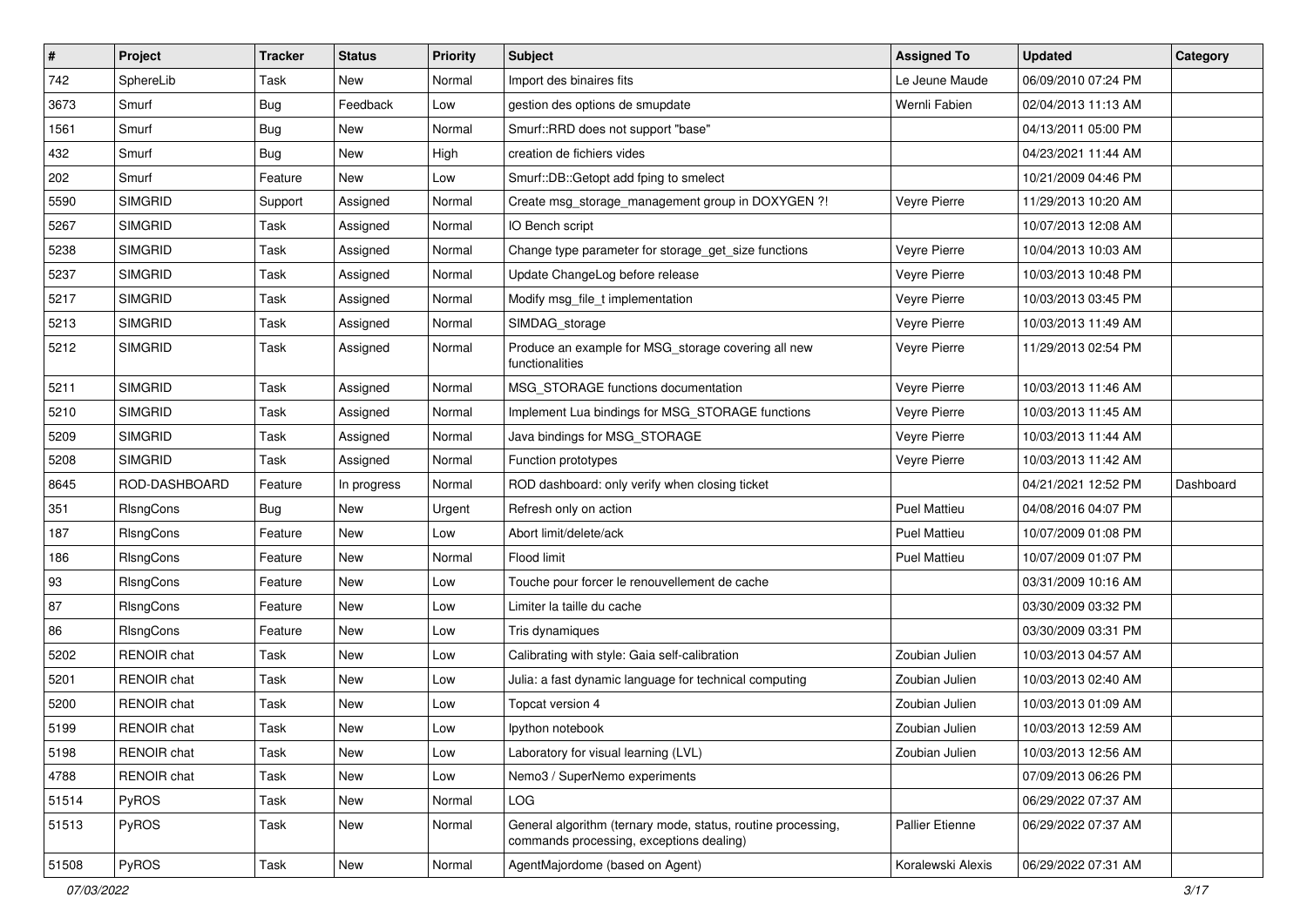| $\vert$ # | Project      | <b>Tracker</b> | <b>Status</b> | <b>Priority</b> | <b>Subject</b>                                                                           | <b>Assigned To</b> | <b>Updated</b>      | Category |
|-----------|--------------|----------------|---------------|-----------------|------------------------------------------------------------------------------------------|--------------------|---------------------|----------|
| 49994     | <b>PyROS</b> | Task           | In progress   | Normal          | SP export (list & 1)                                                                     | Koralewski Alexis  | 03/29/2022 09:17 AM |          |
| 49890     | PyROS        | Task           | <b>New</b>    | Normal          | Global Start & Stop (safe)                                                               |                    | 03/16/2022 04:52 PM |          |
| 49889     | PyROS        | Task           | New           | Normal          | Backup                                                                                   |                    | 03/16/2022 04:49 PM |          |
| 49888     | PyROS        | Task           | New           | Normal          | Firewall                                                                                 |                    | 03/16/2022 04:48 PM |          |
| 49887     | PyROS        | Task           | <b>New</b>    | Normal          | Hardware                                                                                 |                    | 03/16/2022 04:47 PM |          |
| 49886     | <b>PyROS</b> | Task           | New           | Normal          | System watch (Nagios, )                                                                  |                    | 03/16/2022 04:47 PM |          |
| 49885     | PyROS        | Task           | New           | Normal          | Network                                                                                  |                    | 03/16/2022 04:46 PM |          |
| 49878     | PyROS        | Task           | New           | Normal          | SF02-SCP integration - Lancement auto de l'agent de gestion du SP<br>lifecycle           |                    | 06/28/2022 10:04 PM |          |
| 49876     | PyROS        | Task           | <b>New</b>    | Normal          | Guitastro integration                                                                    |                    | 03/16/2022 07:28 AM |          |
| 49875     | PyROS        | Task           | New           | Normal          | (classic) Installation Guitastro & dependencies                                          |                    | 03/16/2022 07:27 AM |          |
| 49874     | PyROS        | Task           | New           | Normal          | (docker) Installation Guitastro & dependencies                                           |                    | 06/28/2022 10:11 PM |          |
| 49872     | PyROS        | Task           | New           | Normal          | Restauration de la config par défaut                                                     |                    | 03/15/2022 11:10 PM |          |
| 49871     | <b>PyROS</b> | Task           | New           | Normal          | Config par défaut (à définir)                                                            |                    | 03/15/2022 11:11 PM |          |
| 49870     | PyROS        | Task           | New           | Normal          | Config générale : logo, pagination, couleurs, options générales,<br>options par feature, |                    | 03/15/2022 11:11 PM |          |
| 49546     | PyROS        | Task           | In progress   | Normal          | Documentation (pyros_api)                                                                | Koralewski Alexis  | 02/24/2022 02:33 PM |          |
| 49545     | PyROS        | Task           | In progress   | Normal          | Script development (pyros_api)                                                           | Koralewski Alexis  | 02/24/2022 02:33 PM |          |
| 49543     | <b>PyROS</b> | Task           | New           | Normal          | Users View (list & 1)                                                                    |                    | 02/23/2022 06:06 PM |          |
| 49541     | PyROS        | Task           | New           | Normal          | API REST (website scripting via pyros_api.py script)                                     | Koralewski Alexis  | 06/29/2022 07:26 AM |          |
| 49478     | PyROS        | Task           | New           | Normal          | Test                                                                                     | Koralewski Alexis  | 02/22/2022 12:25 PM |          |
| 49272     | PyROS        | Task           | In progress   | Normal          | <b>Tooltips</b>                                                                          | Koralewski Alexis  | 02/17/2022 01:59 PM |          |
| 49262     | PyROS        | Task           | In progress   | Normal          | Sequence Validation                                                                      |                    | 02/03/2022 02:50 PM |          |
| 49258     | PyROS        | Task           | In progress   | Normal          | from IMPORT (upload) Seq (from yaml file)                                                | Koralewski Alexis  | 02/23/2022 12:02 PM |          |
| 49253     | PyROS        | Task           | New           | Normal          | READ 1 & list                                                                            |                    | 02/21/2022 03:21 PM |          |
| 49252     | PyROS        | Task           | New           | Normal          | <b>WEB FORM</b>                                                                          |                    | 02/17/2022 01:59 PM |          |
| 49251     | <b>PyROS</b> | Task           | New           | Normal          | Test                                                                                     | Koralewski Alexis  | 02/22/2022 02:59 PM |          |
| 49250     | PyROS        | Task           | <b>New</b>    | Normal          | <b>CREATE/UPDATE Sequence</b>                                                            |                    | 02/23/2022 12:02 PM |          |
| 49249     | PyROS        | Task           | In progress   | Normal          | General Menu for this feature                                                            |                    | 02/03/2022 09:39 AM |          |
| 49247     | PyROS        | Task           | New           | Normal          | State diagram (doc)                                                                      |                    | 02/03/2022 09:34 AM |          |
| 49246     | PyROS        | Task           | New           | Normal          | Sequence Lifecycle (status)                                                              |                    | 02/03/2022 09:34 AM |          |
| 49228     | PyROS        | Task           | In progress   | Normal          | Correction de l'orientation de l'image (est à gauche, nord en haut)                      | Klotz Alain        | 02/02/2022 02:56 PM |          |
| 49227     | PyROS        | Task           | New           | Normal          | Corrections cosmétiques (de pixels)                                                      | Klotz Alain        | 02/02/2022 02:19 PM |          |
| 49226     | PyROS        | Task           | In progress   | Normal          | Correction de l'image par le flat                                                        | Klotz Alain        | 02/02/2022 02:56 PM |          |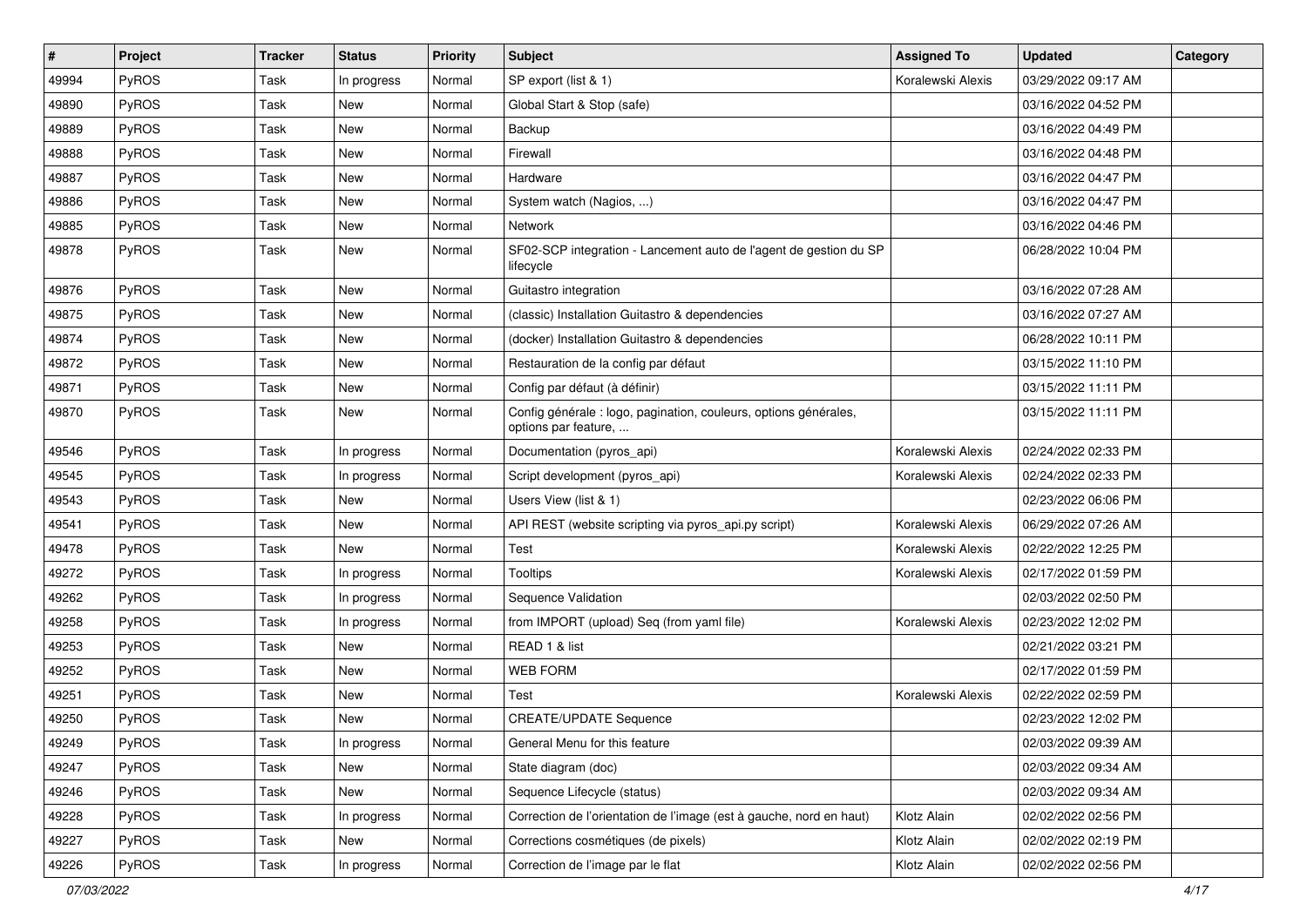| #     | Project      | Tracker | <b>Status</b> | <b>Priority</b> | <b>Subject</b>                                                                                                                        | <b>Assigned To</b> | <b>Updated</b>      | Category |
|-------|--------------|---------|---------------|-----------------|---------------------------------------------------------------------------------------------------------------------------------------|--------------------|---------------------|----------|
| 49225 | PyROS        | Task    | In progress   | Normal          | Correction de l'image par le dark (+ bias)                                                                                            | Klotz Alain        | 02/02/2022 02:56 PM |          |
| 49224 | PyROS        | Task    | <b>New</b>    | Normal          | Choisir le bias, le flat, et le dark (en fn des metadata)                                                                             | Klotz Alain        | 02/02/2022 02:19 PM |          |
| 49223 | PyROS        | Task    | In progress   | Normal          | Groupes                                                                                                                               | Klotz Alain        | 02/02/2022 02:38 PM |          |
| 49222 | PyROS        | Task    | In progress   | Normal          | Traitement d'un groupe d'images : début et fin de groupe                                                                              | Klotz Alain        | 02/02/2022 02:38 PM |          |
| 49221 | PyROS        | Task    | In progress   | Normal          | Recup metadata de l'image (dans la BD)                                                                                                | Klotz Alain        | 02/02/2022 02:38 PM |          |
| 49220 | <b>PyROS</b> | Task    | In progress   | Normal          | Récup en-tête                                                                                                                         | Klotz Alain        | 02/02/2022 02:38 PM |          |
| 49219 | PyROS        | Task    | In progress   | Normal          | Nouvelle image                                                                                                                        | Klotz Alain        | 02/02/2022 02:38 PM |          |
| 49218 | PyROS        | Task    | In progress   | Normal          | Détection des nouvelles images produites (système asynchrone sur<br>l'acquisition)                                                    | Klotz Alain        | 02/02/2022 02:38 PM |          |
| 49217 | PyROS        | Task    | New           | Normal          | 5 - (L2) Critères de qualité d'image (+ json QUAL)                                                                                    | Klotz Alain        | 02/02/2022 02:37 PM |          |
| 49216 | PyROS        | Task    | New           | Normal          | 4 - (L1c) - Combinaison d'images                                                                                                      | Klotz Alain        | 02/02/2022 02:36 PM |          |
| 49215 | PyROS        | Task    | In progress   | Normal          | 3 - (L1b) - Reconnaissance du champ (lien entre pixels et coord<br>célestes) ( + json CATA)                                           | Klotz Alain        | 02/02/2022 02:36 PM |          |
| 49214 | PyROS        | Task    | In progress   | Normal          | 2 - (L1a) - Pré-traitement de chaque image (dans l'ordre) (fits RAW<br>$\Rightarrow$ fits CAL)                                        | Klotz Alain        | 02/02/2022 02:42 PM |          |
| 49213 | PyROS        | Task    | In progress   | Normal          | 1 - (L0) - Récupération et organisation des images L0 (RAW fits)                                                                      | Klotz Alain        | 02/02/2022 02:42 PM |          |
| 49210 | PyROS        | Task    | New           | Normal          | <b>CONFIGURATION GENERALE</b>                                                                                                         |                    | 03/15/2022 11:11 PM |          |
| 49162 | PyROS        | Task    | New           | Normal          | Check sequence validity                                                                                                               | Klotz Alain        | 02/03/2022 10:23 AM |          |
| 49157 | PyROS        | Task    | New           | Normal          | Super Super Agent qui surveille l'ensemble des super agents sur<br>chaque noeud (?)                                                   |                    | 01/31/2022 12:12 PM |          |
| 49156 | PyROS        | Task    | New           | Normal          | Super Agent qui démarre et stoppe les autres agents, et surveille<br>leur bonne santé (les relance si besoin) => sur chaque noeud (?) |                    | 01/31/2022 12:12 PM |          |
| 49155 | PyROS        | Task    | New           | Normal          | Architecture décentralisée en plusieurs noeuds (communication via<br>BD)                                                              |                    | 01/31/2022 12:09 PM |          |
| 49152 | <b>PyROS</b> | Task    | New           | Normal          | RUN/EXEC - Start & Stop software (et Agents)                                                                                          |                    | 05/24/2022 02:55 PM |          |
| 49151 | PyROS        | Task    | <b>New</b>    | Normal          | Script central (pyros.py)                                                                                                             |                    | 01/31/2022 11:36 AM |          |
| 49149 | PyROS        | Task    | New           | High            | SCRIPT RUN (PYROS/pyros.py) (uniquement pour la partie<br>execution)                                                                  |                    | 05/24/2022 02:55 PM |          |
| 49137 | PyROS        | Task    | New           | Normal          | Integration Guitastro lib                                                                                                             | Klotz Alain        | 02/02/2022 03:27 PM |          |
| 49136 | PyROS        | Task    | New           | Normal          | GF03-INFRA - Logging integration (general logs & agents)                                                                              |                    | 06/29/2022 07:25 AM |          |
| 49135 | PyROS        | Task    | New           | Normal          | SF15-SST integration (agents, start, stop, commands)                                                                                  |                    | 06/29/2022 07:23 AM |          |
| 49134 | PyROS        | Task    | New           | Normal          | SF14-OBC integration                                                                                                                  |                    | 01/29/2022 12:52 AM |          |
| 49133 | PyROS        | Task    | New           | Normal          | SF13-IAF integration                                                                                                                  |                    | 01/29/2022 12:47 AM |          |
| 49132 | PyROS        | Task    | New           | Normal          | SF12-IAN integration                                                                                                                  |                    | 01/29/2022 12:48 AM |          |
| 49131 | PyROS        | Task    | New           | Normal          | SF11-IPC integration                                                                                                                  |                    | 01/29/2022 12:46 AM |          |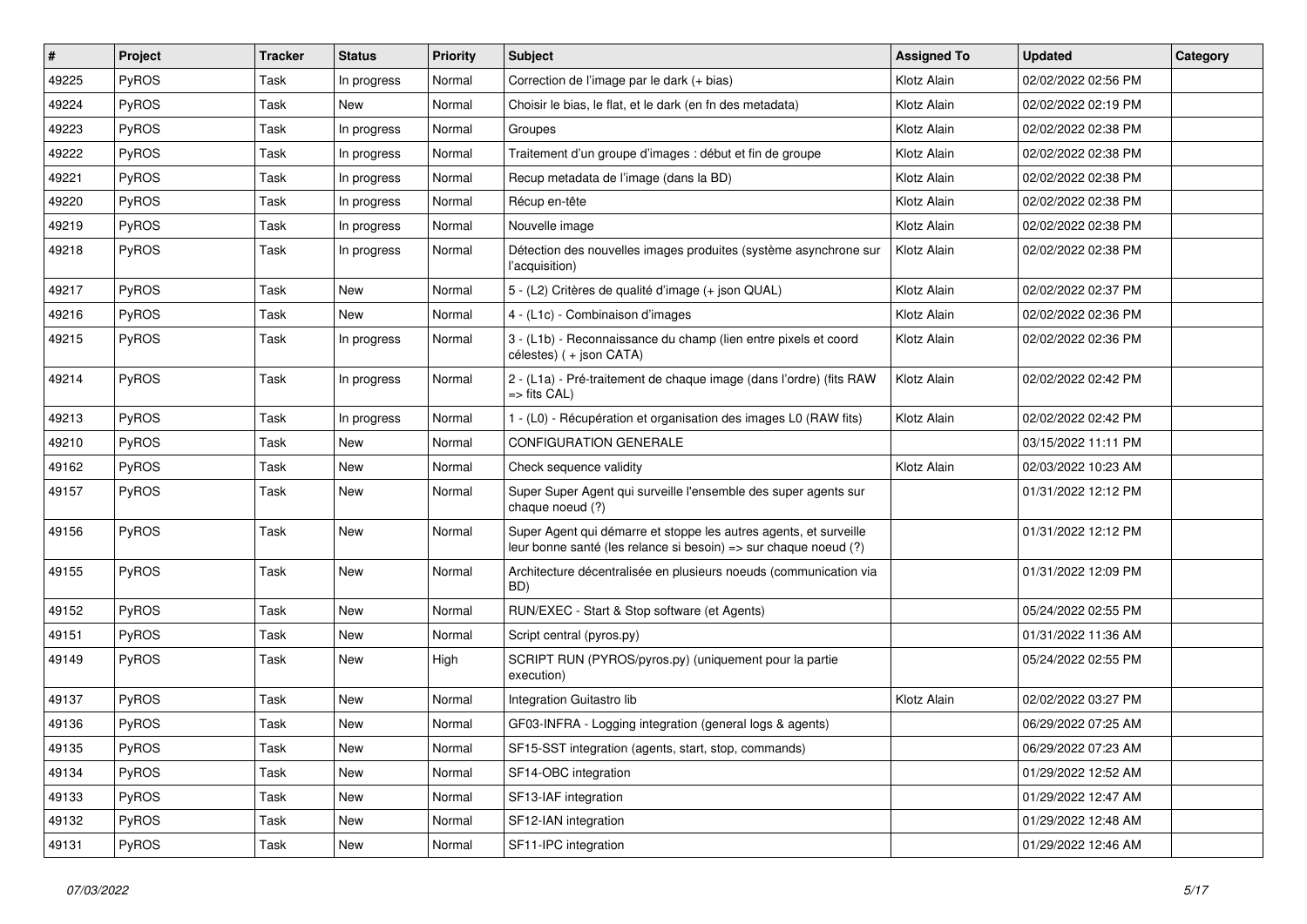| #     | Project      | Tracker | <b>Status</b> | <b>Priority</b> | <b>Subject</b>                                                                             | <b>Assigned To</b> | <b>Updated</b>      | Category |
|-------|--------------|---------|---------------|-----------------|--------------------------------------------------------------------------------------------|--------------------|---------------------|----------|
| 49130 | PyROS        | Task    | <b>New</b>    | Normal          | SF10-CAL integration                                                                       |                    | 01/29/2022 12:46 AM |          |
| 49129 | PyROS        | Task    | New           | Normal          | SF09-CMC integration                                                                       |                    | 01/29/2022 12:46 AM |          |
| 49128 | PyROS        | Task    | New           | Normal          | SF08-EXE integration                                                                       |                    | 01/29/2022 12:45 AM |          |
| 49127 | PyROS        | Task    | New           | Normal          | SF07-PLN integration                                                                       |                    | 01/29/2022 12:45 AM |          |
| 49126 | PyROS        | Task    | New           | Normal          | SF06-ALR integration                                                                       |                    | 01/29/2022 12:45 AM |          |
| 49125 | <b>PyROS</b> | Task    | New           | Normal          | SF05-SEQ integration                                                                       |                    | 03/15/2022 11:03 PM |          |
| 49124 | PyROS        | Task    | <b>New</b>    | Normal          | SF04-SPV integration (AgentMajordome)                                                      |                    | 06/29/2022 07:21 AM |          |
| 49123 | PyROS        | Task    | New           | Normal          | SF03-ENV integration                                                                       |                    | 06/29/2022 07:20 AM |          |
| 49122 | PyROS        | Task    | New           | Normal          | SF02-SCP integration                                                                       |                    | 01/29/2022 12:50 AM |          |
| 49121 | PyROS        | Task    | New           | Normal          | SF01-USR integration                                                                       |                    | 01/29/2022 12:50 AM |          |
| 49120 | <b>PyROS</b> | Task    | New           | Normal          | General Design (structure, design, responsive, CSS)                                        |                    | 06/29/2022 07:18 AM |          |
| 48307 | PyROS        | Task    | New           | Normal          | Send, Receive, and Process Commands (Agent <= > Agent)                                     |                    | 06/29/2022 07:33 AM |          |
| 48290 | PyROS        | Task    | New           | Normal          | Auto mode                                                                                  |                    | 12/14/2021 12:35 PM |          |
| 48289 | PyROS        | Task    | New           | Normal          | Entity (AgentDevice class)                                                                 |                    | 12/14/2021 12:32 PM |          |
| 48288 | PyROS        | Task    | New           | Normal          | Entity (DeviceController class)                                                            |                    | 12/14/2021 12:31 PM |          |
| 48285 | PyROS        | Task    | New           | Normal          | Lancement auto et gestion du DeviceController associé                                      |                    | 12/14/2021 12:22 PM |          |
| 48284 | PyROS        | Task    | New           | Normal          | Lancement auto et gestion des Components associés (qui sont<br>aussi des DeviceController) |                    | 12/14/2021 12:20 PM |          |
| 48279 | <b>PyROS</b> | Task    | New           | Normal          | General LOGGING (fichiers texte, écran en mode debug)                                      |                    | 03/16/2022 04:45 PM |          |
| 48278 | PyROS        | Task    | <b>New</b>    | High            | AGENT général (dont dépendent tous les agents et AgentDevices)                             |                    | 06/29/2022 07:37 AM |          |
| 48276 | PyROS        | Task    | New           | Normal          | Scripts d'installation docker                                                              |                    | 12/14/2021 11:44 AM |          |
| 48275 | PyROS        | Task    | New           | Normal          | version PROD TNC Nouvelle Calédonie - instance docker de<br>production sur site final      |                    | 12/14/2021 11:42 AM |          |
| 48274 | PyROS        | Task    | <b>New</b>    | Normal          | version TEST TNC France - instance docker de test en France                                |                    | 12/14/2021 11:42 AM |          |
| 48273 | PyROS        | Task    | New           | Normal          | version DEV guitalens - instance docker sur serveur guitalens                              |                    | 12/14/2021 11:46 AM |          |
| 48271 | PyROS        | Task    | New           | High            | CLASSIC installation (with venv)                                                           |                    | 03/16/2022 07:27 AM |          |
| 48270 | PyROS        | Task    | New           | Normal          | SCRIPT INSTALL/UPDATE (PYROS/pyros.py) (uniquement pour la<br>partie install & update)     |                    | 02/23/2022 05:57 PM |          |
| 48259 | PyROS        | Task    | In progress   | Normal          | EXPORT (Download) as a text file (YAML)                                                    | Koralewski Alexis  | 02/23/2022 10:45 AM |          |
| 48250 | <b>PyROS</b> | Task    | In progress   | Normal          | <b>DELETE</b>                                                                              | Koralewski Alexis  | 02/21/2022 03:38 PM |          |
| 47447 | PyROS        | Task    | New           | Normal          | (F05) ACTIONS (CRUD), VIEWS, and AUTHORIZATIONS                                            |                    | 02/23/2022 10:45 AM |          |
| 47446 | <b>PyROS</b> | Task    | New           | Normal          | <b>DOSSIER SSI</b>                                                                         |                    | 10/11/2021 11:32 AM |          |
| 47445 | PyROS        | Task    | New           | Normal          | CAHIER DE RECETTE (NC)                                                                     |                    | 10/11/2021 11:31 AM |          |
| 47444 | PyROS        | Task    | New           | Normal          | MANUELS UTILISATION, INSTALLATION, ET MAINTENANCE                                          |                    | 10/11/2021 11:31 AM |          |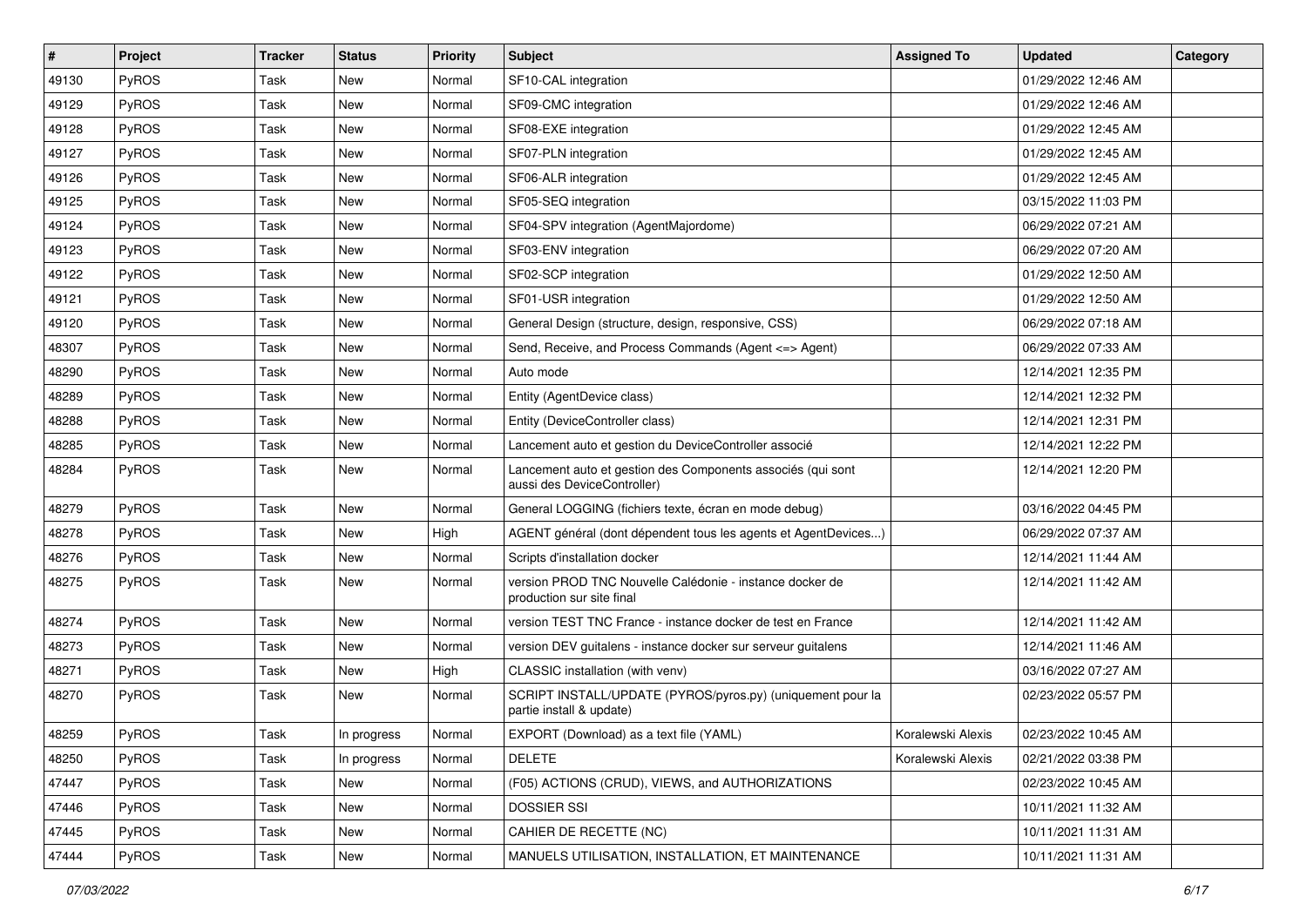| #     | Project      | <b>Tracker</b> | <b>Status</b> | <b>Priority</b> | <b>Subject</b>                                                                                     | <b>Assigned To</b> | <b>Updated</b>      | Category |
|-------|--------------|----------------|---------------|-----------------|----------------------------------------------------------------------------------------------------|--------------------|---------------------|----------|
| 47443 | PyROS        | Task           | New           | Normal          | RAPPORT DES TESTS & VALIDATIONS (application du plan de<br>test)                                   |                    | 10/11/2021 11:31 AM |          |
| 47442 | PyROS        | Task           | <b>New</b>    | Normal          | PLAN DE TESTS ET DE VALIDATIONS                                                                    |                    | 10/11/2021 11:33 AM |          |
| 47441 | PyROS        | Task           | <b>New</b>    | Normal          | DOSSIER DE DÉFINITION                                                                              |                    | 10/11/2021 11:32 AM |          |
| 47440 | PyROS        | Task           | <b>New</b>    | Normal          | <b>LIVRABLES</b>                                                                                   |                    | 10/11/2021 11:29 AM |          |
| 47439 | <b>PyROS</b> | Task           | <b>New</b>    | Normal          | PA et PK CNES                                                                                      |                    | 01/31/2022 11:29 AM |          |
| 47438 | PyROS        | Task           | <b>New</b>    | Normal          | PK5 (2023-06) - Doc LIVRABLES (et Présentations)                                                   |                    | 10/11/2021 11:26 AM |          |
| 47437 | PyROS        | Task           | New           | Normal          | PA4.1 (2023-05) - Présentations et Rapport Avancement                                              |                    | 10/11/2021 11:25 AM |          |
| 47436 | PyROS        | Task           | New           | Normal          | PK4 (2023-02) - Doc LIVRABLES (et Présentations)                                                   |                    | 10/11/2021 11:23 AM |          |
| 47435 | PyROS        | Task           | <b>New</b>    | Normal          | PA3.2 (2023-02) - Présentations et Rapport Avancement                                              |                    | 10/11/2021 11:22 AM |          |
| 47433 | <b>PyROS</b> | Task           | New           | Normal          | PA3.1 (2023-01) - Présentations et Rapport Avancement                                              |                    | 10/11/2021 11:22 AM |          |
| 47432 | PyROS        | Task           | <b>New</b>    | Normal          | PK3 (2023-01) - Doc LIVRABLES (et Présentations)                                                   |                    | 10/11/2021 11:20 AM |          |
| 47431 | PyROS        | Task           | New           | Normal          | PA2.2 (2022-10) - Présentations et Rapport Avancement                                              |                    | 10/11/2021 11:19 AM |          |
| 47430 | PyROS        | Task           | <b>New</b>    | Normal          | PA2.1 (2022-08) - Présentations et Rapport Avancement                                              |                    | 10/11/2021 11:18 AM |          |
| 47428 | PyROS        | Task           | New           | Normal          | PK2 (2022-06) - Présentations + RA + Doc LIVRABLES                                                 |                    | 01/31/2022 11:34 AM |          |
| 47419 | <b>PyROS</b> | Task           | New           | Normal          | F16 FUNCTIONAL Tests                                                                               |                    | 10/11/2021 10:11 AM |          |
| 47418 | PyROS        | Task           | <b>New</b>    | Normal          | F15 FUNCTIONAL Tests                                                                               |                    | 10/11/2021 10:11 AM |          |
| 47416 | PyROS        | Task           | New           | Normal          | F13 FUNCTIONAL Tests                                                                               |                    | 10/11/2021 10:11 AM |          |
| 47415 | PyROS        | Task           | <b>New</b>    | Normal          | F12 FUNCTIONAL Tests                                                                               |                    | 10/11/2021 10:11 AM |          |
| 47414 | PyROS        | Task           | <b>New</b>    | Normal          | F11 FUNCTIONAL Tests                                                                               |                    | 10/11/2021 10:10 AM |          |
| 47413 | PyROS        | Task           | New           | Normal          | F10 FUNCTIONAL Tests                                                                               |                    | 10/11/2021 10:10 AM |          |
| 47412 | PyROS        | Task           | In progress   | Normal          | F09 Tests                                                                                          |                    | 10/12/2021 03:01 PM |          |
| 47411 | PyROS        | Task           | New           | Normal          | F08 FUNCTIONAL Tests                                                                               |                    | 10/11/2021 10:10 AM |          |
| 47410 | PyROS        | Task           | New           | Normal          | F07 FUNCTIONAL Tests                                                                               |                    | 10/11/2021 10:10 AM |          |
| 47409 | PyROS        | Task           | New           | Normal          | F06 FUNCTIONAL Tests                                                                               |                    | 10/11/2021 10:10 AM |          |
| 47408 | PyROS        | Task           | In progress   | Normal          | F05 Tests                                                                                          |                    | 10/12/2021 03:00 PM |          |
| 47407 | PyROS        | Task           | In progress   | Normal          | F04 Tests                                                                                          |                    | 10/12/2021 03:00 PM |          |
| 47406 | PyROS        | Task           | In progress   | Normal          | F03 Tests                                                                                          |                    | 10/12/2021 03:00 PM |          |
| 47405 | PyROS        | Task           | In progress   | Normal          | F02 Tests                                                                                          |                    | 10/12/2021 02:59 PM |          |
| 47403 | PyROS        | Task           | New           | Normal          | <b>HIGH LEVEL FUNCTION TESTS - Transversal functionalities</b><br>TESTs involving several features |                    | 10/11/2021 10:08 AM |          |
| 47402 | PyROS        | Task           | New           | Normal          | INTEGRATION TESTS - FEATURES integration tests with each<br>other                                  |                    | 10/11/2021 10:07 AM |          |
| 47401 | PyROS        | Task           | New           | Normal          | FUNCTIONAL TESTS - Each FEATURE functional tests                                                   |                    | 10/11/2021 11:42 AM |          |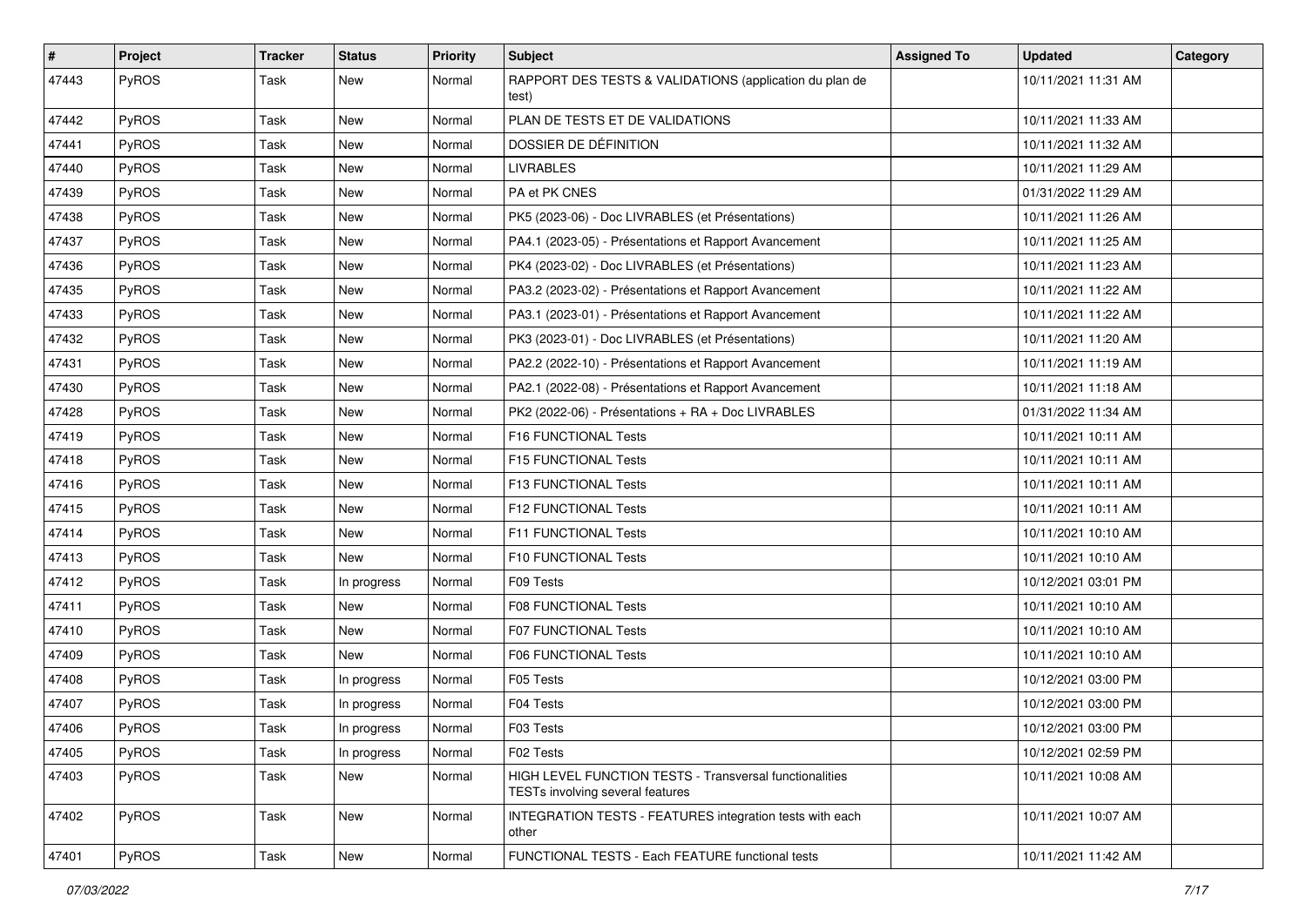| #     | Project      | <b>Tracker</b> | <b>Status</b> | <b>Priority</b> | Subject                                                     | <b>Assigned To</b>     | <b>Updated</b>      | Category |
|-------|--------------|----------------|---------------|-----------------|-------------------------------------------------------------|------------------------|---------------------|----------|
| 47393 | PyROS        | Task           | New           | Normal          | Device Config file (cf F14)                                 |                        | 12/14/2021 12:33 PM |          |
| 47392 | PyROS        | Task           | New           | Normal          | Device Commands Grammar (Generic & Native)                  |                        | 12/14/2021 12:32 PM |          |
| 47391 | PyROS        | Task           | <b>New</b>    | Normal          | Device Simulator (DeviceSimulator)                          |                        | 12/14/2021 12:32 PM |          |
| 47390 | PyROS        | Task           | New           | Normal          | Device Agent (AgentDevice) (de type Agent)                  |                        | 12/14/2021 12:32 PM |          |
| 47389 | PyROS        | Task           | <b>New</b>    | Normal          | Device Controller (DeviceController)                        |                        | 12/14/2021 12:29 PM |          |
| 47388 | PyROS        | Task           | New           | High            | (F14) ENTITIES - definition & implementation - CONFIG FILES |                        | 01/29/2022 01:25 AM |          |
| 47387 | PyROS        | Task           | <b>New</b>    | Normal          | (F14) CRUD config                                           |                        | 01/29/2022 01:24 AM |          |
| 47386 | PyROS        | Task           | New           | Normal          | (F03) Initial data (fixture)                                |                        | 12/15/2021 07:32 AM |          |
| 47375 | PyROS        | Task           | New           | Normal          | Association quota SP                                        |                        | 10/11/2021 10:37 AM |          |
| 47368 | PyROS        | Task           | In progress   | Normal          | <b>CRUD Scientific Theme</b>                                | Koralewski Alexis      | 10/11/2021 10:01 AM |          |
| 46790 | PyROS        | Task           | New           | Normal          | F16 - EXIGENCES satisfaites (+ tests mis à jour)            |                        | 09/14/2021 02:47 PM |          |
| 46789 | <b>PyROS</b> | Task           | <b>New</b>    | Normal          | F15 - EXIGENCES satisfaites (+ tests mis à jour)            |                        | 09/14/2021 02:47 PM |          |
| 46788 | PyROS        | Task           | New           | Normal          | (F14) EXIGENCES satisfaites (+ tests mis à jour)            |                        | 01/29/2022 01:24 AM |          |
| 46787 | PyROS        | Task           | <b>New</b>    | Normal          | (F09) REQUIREMENTS validated (+ tests udpated)              |                        | 12/14/2021 12:18 PM |          |
| 46786 | PyROS        | Task           | <b>New</b>    | Normal          | F08 - EXIGENCES satisfaites (+ tests mis à jour)            |                        | 09/14/2021 02:45 PM |          |
| 46785 | <b>PyROS</b> | Task           | New           | Normal          | F07 - EXIGENCES satisfaites (+ tests mis à jour)            |                        | 09/14/2021 02:44 PM |          |
| 46783 | PyROS        | Task           | New           | Normal          | F04 - EXIGENCES satisfaites (+ tests mis à jour)            |                        | 09/14/2021 02:43 PM |          |
| 46782 | PyROS        | Task           | <b>New</b>    | Normal          | F03 - EXIGENCES satisfaites (+ tests mis à jour)            |                        | 09/14/2021 02:43 PM |          |
| 46781 | PyROS        | Task           | New           | Normal          | (F02) EXIGENCES satisfaites (+ tests mis à jour)            |                        | 01/29/2022 01:27 AM |          |
| 46780 | PyROS        | Task           | <b>New</b>    | Normal          | (F01) EXIGENCES satisfaites (+ tests mis à jour)            |                        | 10/08/2021 06:01 PM |          |
| 45818 | PyROS        | Task           | <b>New</b>    | Normal          | (F14) TESTS to validate this feature                        |                        | 08/09/2021 10:43 AM |          |
| 45816 | PyROS        | Task           | New           | Normal          | SP Delete                                                   |                        | 10/28/2021 08:35 AM |          |
| 45815 | PyROS        | Task           | <b>New</b>    | Normal          | test_SCP_manage_quota                                       |                        | 09/22/2021 04:47 PM |          |
| 45811 | PyROS        | Task           | New           | Normal          | SP update                                                   |                        | 11/03/2021 09:16 AM |          |
| 45810 | PyROS        | Task           | <b>New</b>    | Normal          | SP Read (view list and view 1)                              |                        | 10/27/2021 02:47 PM |          |
| 45809 | PyROS        | Task           | New           | Normal          | <b>SP</b> Create                                            |                        | 10/27/2021 08:42 AM |          |
| 45799 | PyROS        | Task           | <b>New</b>    | Normal          | Execute TESTS on commit/push (new script PUSH)              | <b>Pallier Etienne</b> | 07/19/2021 08:54 AM |          |
| 45791 | PyROS        | Task           | New           | Normal          | PA1.1 (2022-03) - Présentations et Rapport Avancement       |                        | 10/11/2021 11:14 AM |          |
| 45790 | PyROS        | Task           | New           | Normal          | PK1 (2022-01) - Présentations + RA + Doc LIVRABLES          |                        | 01/31/2022 11:33 AM |          |
| 45781 | PyROS        | Task           | In progress   | Normal          | Documentation et Présentations pour les PA et PK CNES       |                        | 01/31/2022 11:32 AM |          |
| 45776 | PyROS        | Task           | New           | Normal          | <b>Test User Delete</b>                                     |                        | 08/13/2021 01:46 PM |          |
| 45772 | PyROS        | Task           | New           | Normal          | Test User Read (view list and view 1)                       |                        | 08/13/2021 01:51 PM |          |
| 45766 | PyROS        | Task           | New           | Normal          | <b>Test User Update</b>                                     |                        | 08/13/2021 01:53 PM |          |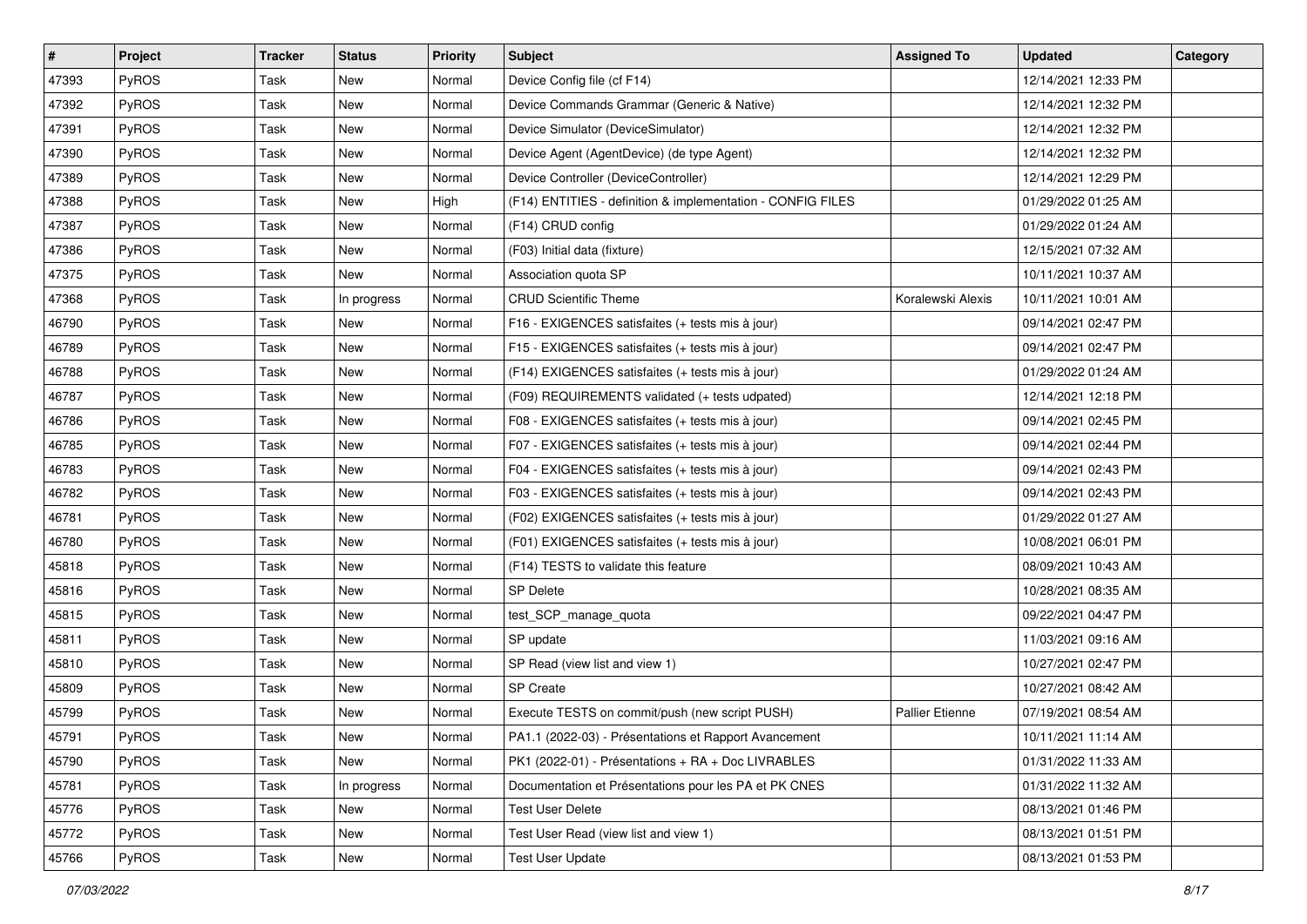| $\vert$ # | Project | <b>Tracker</b> | <b>Status</b> | <b>Priority</b> | Subject                                                                                                                 | <b>Assigned To</b> | <b>Updated</b>      | Category |
|-----------|---------|----------------|---------------|-----------------|-------------------------------------------------------------------------------------------------------------------------|--------------------|---------------------|----------|
| 45762     | PyROS   | Task           | <b>New</b>    | Normal          | <b>Test User Connexion</b>                                                                                              |                    | 08/13/2021 01:55 PM |          |
| 45761     | PyROS   | Task           | <b>New</b>    | Normal          | Test User Create (registration)                                                                                         |                    | 08/13/2021 01:54 PM |          |
| 45756     | PyROS   | Task           | New           | Normal          | QUOTA & PRIO - Gestion du quota et de la priorité                                                                       |                    | 10/11/2021 10:35 AM |          |
| 45753     | PyROS   | Task           | In progress   | Normal          | Public visibility : gérer les champs publics                                                                            | Koralewski Alexis  | 10/07/2021 12:49 PM |          |
| 45749     | PyROS   | Task           | In progress   | Normal          | Gérer le retrait et le retour d'un device (panne, désactiver/réactiver<br>un device)                                    |                    | 08/09/2021 10:42 AM |          |
| 45748     | PyROS   | Task           | <b>New</b>    | Normal          | Définir Accesseurs (getX())                                                                                             |                    | 01/29/2022 01:21 AM |          |
| 45556     | PyROS   | Task           | New           | Normal          | User activation/deactivation                                                                                            |                    | 06/25/2021 08:18 AM |          |
| 45555     | PyROS   | Task           | In progress   | Normal          | <b>CRUD Time Periods</b>                                                                                                | Koralewski Alexis  | 09/07/2021 08:58 AM |          |
| 45552     | PyROS   | Task           | <b>New</b>    | Normal          | General configuration integration                                                                                       |                    | 03/15/2022 11:15 PM |          |
| 45550     | PyROS   | Task           | <b>New</b>    | Normal          | Users View & Export                                                                                                     | Koralewski Alexis  | 03/29/2022 09:14 AM |          |
| 45485     | PyROS   | Feature        | <b>New</b>    | High            | **** D0 - GENERAL, ADMINISTRATIVE & TECHNICAL                                                                           |                    | 03/16/2022 04:53 PM |          |
| 45484     | PyROS   | Feature        | New           | Normal          | **** D5 - Images management (L1-L2)                                                                                     |                    | 02/02/2022 02:36 PM |          |
| 45483     | PyROS   | Feature        | <b>New</b>    | High            | **** D4 - Images production (L0)                                                                                        |                    | 03/16/2022 07:28 AM |          |
| 45482     | PyROS   | Feature        | <b>New</b>    | High            | **** D3 - Sequences submission & plannig                                                                                |                    | 02/22/2022 03:01 PM |          |
| 45481     | PyROS   | Feature        | <b>New</b>    | Normal          | **** D2 - Users & Programs                                                                                              |                    | 03/29/2022 09:17 AM |          |
| 45480     | PyROS   | Feature        | <b>New</b>    | High            | **** D1 - System Security & Control                                                                                     |                    | 06/29/2022 07:39 AM |          |
| 45452     | PyROS   | Story          | <b>New</b>    | Normal          | *** REQ-0XX REQUIREMENTS FROM CNES (PR)                                                                                 |                    | 06/14/2021 01:17 PM |          |
| 45346     | PyROS   | Task           | <b>New</b>    | Normal          | (F10) ENTITIES - Initial data (fixture)                                                                                 |                    | 06/03/2021 09:17 AM |          |
| 45340     | PyROS   | Task           | <b>New</b>    | Normal          | <b>INITIAL DATA (fixtures)</b>                                                                                          | Koralewski Alexis  | 12/14/2021 12:09 PM |          |
| 45337     | PyROS   | Task           | In progress   | Normal          | Description du Site (horizon + home)                                                                                    | Klotz Alain        | 10/11/2021 10:42 AM |          |
| 45336     | PyROS   | Task           | In progress   | Normal          | SCHEMA FILES - Fichiers schema pour valider la config                                                                   | Koralewski Alexis  | 10/11/2021 10:43 AM |          |
| 45295     | PyROS   | Task           | <b>New</b>    | Normal          | Create DARK files (acquisition)                                                                                         |                    | 05/27/2021 11:22 AM |          |
| 45294     | PyROS   | Task           | New           | Normal          | Create BIAS files (acquisition)                                                                                         |                    | 05/27/2021 11:22 AM |          |
| 45293     | PyROS   | Task           | <b>New</b>    | Normal          | Create FLAT files (acquisition)                                                                                         |                    | 05/27/2021 11:21 AM |          |
| 45292     | PyROS   | Task           | New           | Normal          | (F10) TESTS to validate this feature                                                                                    |                    | 05/27/2021 11:11 AM |          |
| 45291     | PyROS   | Task           | <b>New</b>    | Normal          | (F10) AUTHORIZATIONS for this feature (who can do what) :<br>documentation & implementation                             |                    | 06/08/2021 08:19 AM |          |
| 45290     | PyROS   | Task           | New           | Normal          | (F10) ENTITIES - definition & implementation                                                                            |                    | 06/03/2021 09:17 AM |          |
| 45195     | PyROS   | Story          | <b>New</b>    | Normal          | REQ-122 Page information état agent                                                                                     |                    | 05/12/2021 12:18 PM |          |
| 45194     | PyROS   | Story          | New           | Normal          | REQ-121 Limiter le nombre d'essais de connexion d'un utilisateur                                                        |                    | 05/12/2021 12:17 PM |          |
| 45193     | PyROS   | Story          | New           | Normal          | REQ-120 Pages web dédiées pour gérer différents besoins                                                                 |                    | 05/12/2021 12:17 PM |          |
| 45192     | PyROS   | Story          | New           | Normal          | REQ-119 Analyse images : le service de traitement d'images doit<br>être interopérable (à distance, par service externe) |                    | 05/12/2021 12:17 PM |          |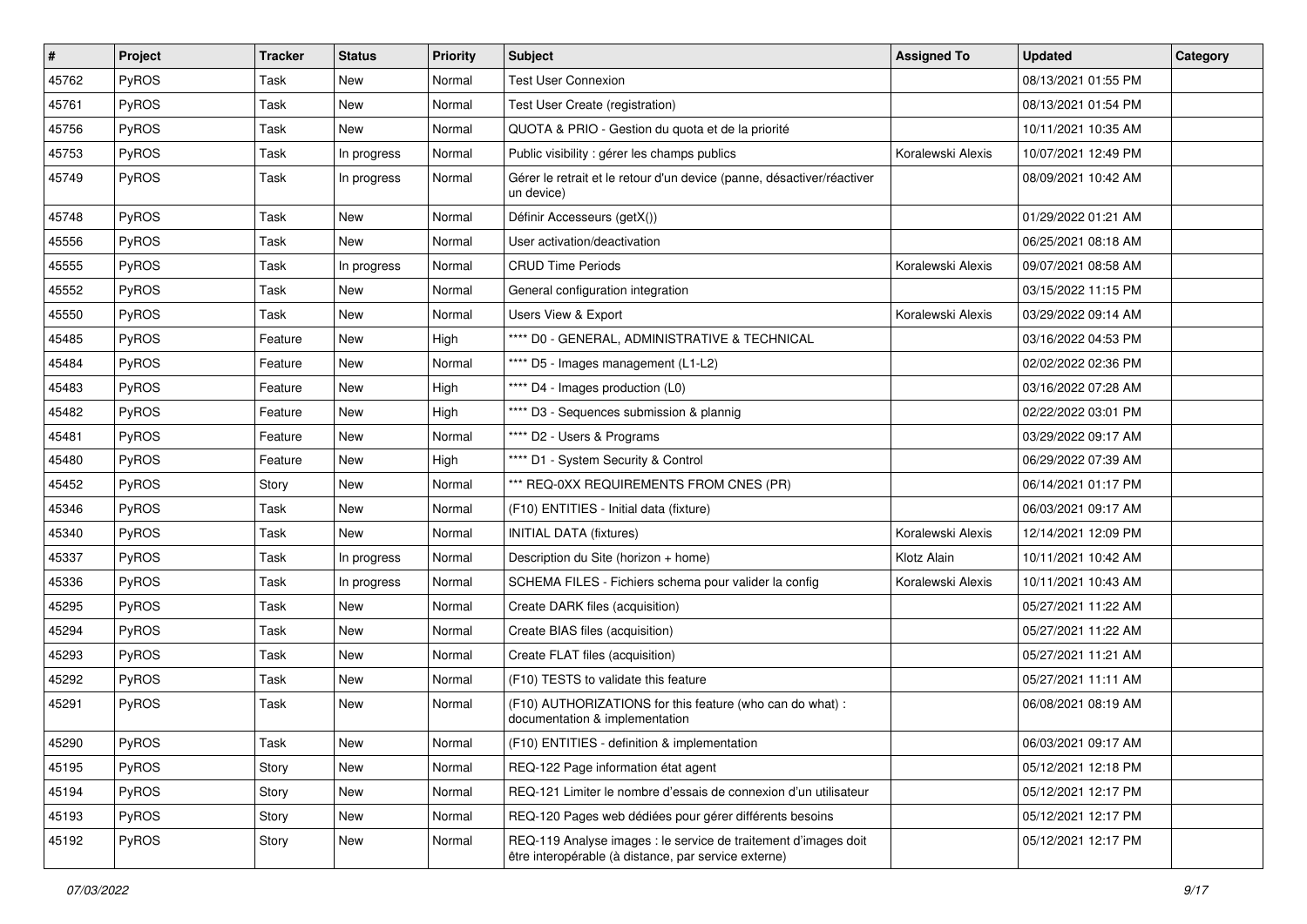| $\vert$ # | Project      | <b>Tracker</b> | <b>Status</b> | <b>Priority</b> | <b>Subject</b>                                                                                                       | <b>Assigned To</b> | <b>Updated</b>      | Category |
|-----------|--------------|----------------|---------------|-----------------|----------------------------------------------------------------------------------------------------------------------|--------------------|---------------------|----------|
| 45191     | PyROS        | Story          | <b>New</b>    | Normal          | REQ-118 Avoir un obturateur sur les caméras (Utile pour faire les<br>Dark)                                           |                    | 05/12/2021 12:16 PM |          |
| 45190     | PyROS        | Story          | <b>New</b>    | Normal          | REQ-117 Calibration : génération des images de calibration en<br>fonction du temps (DBF) (Dark dépend du temps pose) |                    | 05/12/2021 12:16 PM |          |
| 45189     | <b>PyROS</b> | Story          | <b>New</b>    | Normal          | REQ-116 Calibration astro: trouver une solution quand l'image est<br>distendue (distortion)                          |                    | 05/12/2021 12:16 PM |          |
| 45188     | <b>PyROS</b> | Story          | <b>New</b>    | Normal          | REQ-115 Calibration: traiter efficacement les fichiers de calibration<br>DBF (dark, bias, flat)                      |                    | 05/12/2021 12:15 PM |          |
| 45187     | <b>PyROS</b> | Story          | New           | Normal          | REQ-114 Planification des séquences : Equité                                                                         |                    | 05/12/2021 12:15 PM |          |
| 45186     | PyROS        | Story          | <b>New</b>    | Normal          | REQ-113 Planification des séquences : Efficacité, efficience                                                         |                    | 05/12/2021 12:15 PM |          |
| 45185     | PyROS        | Story          | <b>New</b>    | Normal          | REQ-112 Planification des séquences : Flexibilité                                                                    |                    | 05/12/2021 12:14 PM |          |
| 45184     | PyROS        | Story          | New           | Normal          | REQ-111 Mise en sécurité automatique en cas de cyclone                                                               |                    | 03/16/2022 04:38 PM |          |
| 45183     | <b>PyROS</b> | Story          | <b>New</b>    | Normal          | REQ-110 Arrêt et redémarrage automatique en cas de coupure<br>électrique                                             |                    | 03/16/2022 04:38 PM |          |
| 45182     | PyROS        | Story          | <b>New</b>    | Normal          | REQ-109 Afficher infos utiles sur les requetes/séquences                                                             |                    | 05/12/2021 12:13 PM |          |
| 45181     | <b>PyROS</b> | Story          | <b>New</b>    | Normal          | REQ-108 Pouvoir déposer dans différents systèmes de<br>coordonnées                                                   |                    | 02/22/2022 04:38 PM |          |
| 45180     | <b>PyROS</b> | Story          | <b>New</b>    | Normal          | REQ-107 Suivi complet d'une requête, depuis son dépot, jusqu'à<br>son exécution, en passant par sa planification     |                    | 05/12/2021 12:12 PM |          |
| 45179     | <b>PyROS</b> | Story          | <b>New</b>    | Normal          | REQ-106 Requete appartient à un SP (lié à un PI qui est lié à des<br>users)                                          |                    | 05/12/2021 12:12 PM |          |
| 45178     | PyROS        | Story          | <b>New</b>    | Normal          | REQ-105 Pouvoir enlever une séquence (scène) déposée pour en<br>déposer une autre                                    |                    | 05/12/2021 12:11 PM |          |
| 45177     | PyROS        | Story          | <b>New</b>    | Normal          | REQ-104 Rôles utilisateurs (profils)                                                                                 |                    | 05/12/2021 12:11 PM |          |
| 45176     | <b>PyROS</b> | Story          | <b>New</b>    | Normal          | REQ-103 Connexion unique pour accéder à tous les services, si<br>possible via annuaire LDAP                          |                    | 05/12/2021 12:10 PM |          |
| 45175     | PyROS        | Story          | <b>New</b>    | Normal          | REQ-102 Surveillance et sécurisation de la BD                                                                        |                    | 03/16/2022 04:38 PM |          |
| 45174     | <b>PyROS</b> | Story          | <b>New</b>    | Normal          | REQ-213 Sauvegarde temporaire des images brutes pour<br>opérations de maintenance                                    |                    | 05/12/2021 12:01 PM |          |
| 45173     | PyROS        | Story          | <b>New</b>    | Normal          | REQ-212 Espace privé pour extensions et déploiement sans git                                                         |                    | 05/12/2021 12:00 PM |          |
| 45172     | <b>PyROS</b> | Story          | <b>New</b>    | Normal          | REQ-211 Allsky scan                                                                                                  |                    | 05/12/2021 11:58 AM |          |
| 45171     | PyROS        | Story          | <b>New</b>    | Normal          | REQ-210 Affichage contenu BD                                                                                         |                    | 05/12/2021 11:58 AM |          |
| 45170     | PyROS        | Story          | <b>New</b>    | Normal          | REQ-209 Lecture des logs                                                                                             |                    | 05/12/2021 11:58 AM |          |
| 45169     | PyROS        | Story          | New           | Normal          | REQ-208 Lecture et téléchargement des images                                                                         |                    | 05/12/2021 11:57 AM |          |
| 45168     | <b>PyROS</b> | Story          | <b>New</b>    | Normal          | REQ-207 Rapports de synthèse, outils de monitoring                                                                   |                    | 05/12/2021 11:57 AM |          |
| 45167     | PyROS        | Story          | New           | Normal          | REQ-206 Espace mutualisé (comme CADOR)                                                                               |                    | 05/12/2021 11:57 AM |          |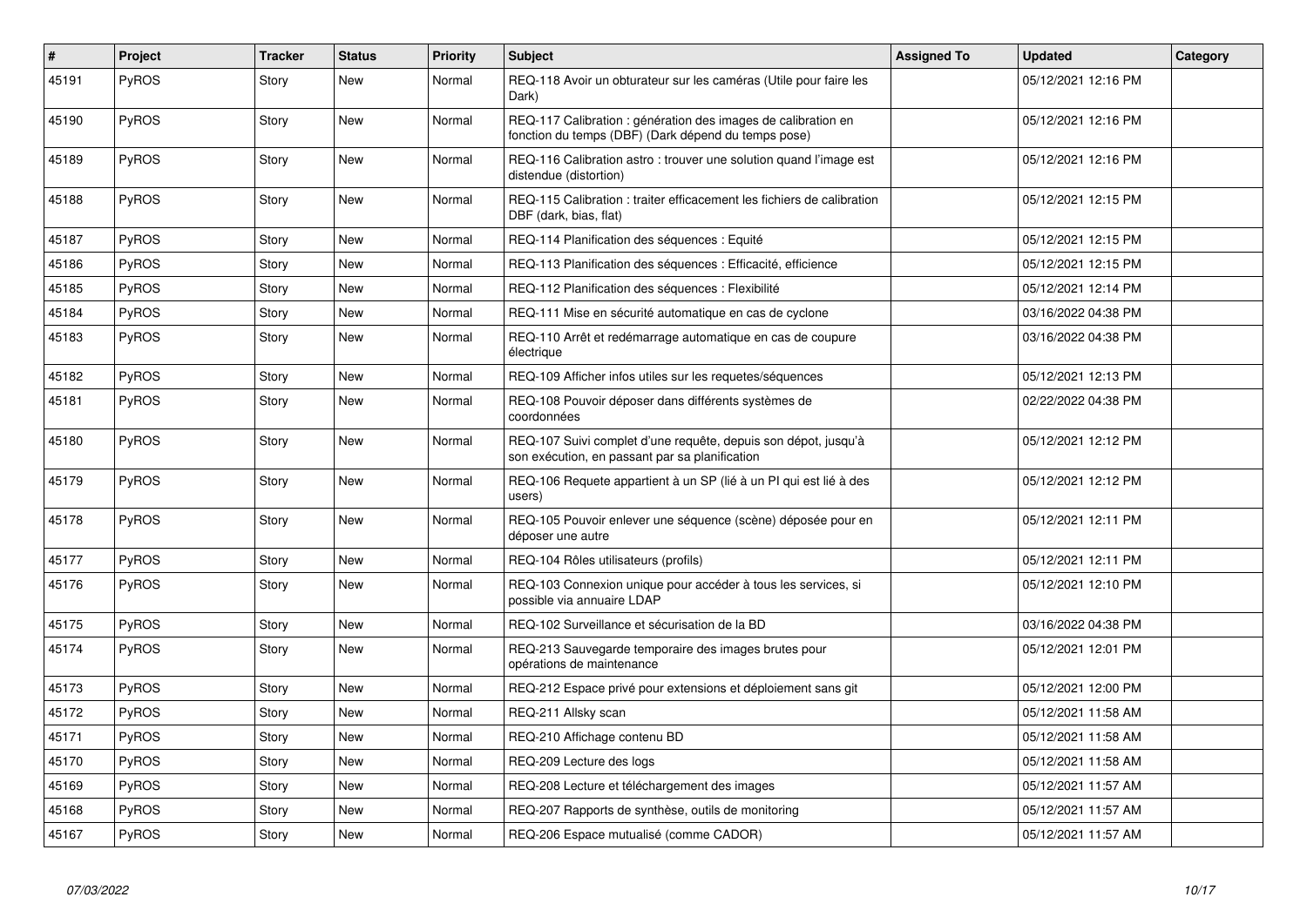| $\vert$ # | Project      | Tracker | <b>Status</b> | <b>Priority</b> | <b>Subject</b>                                                            | <b>Assigned To</b> | <b>Updated</b>      | Category |
|-----------|--------------|---------|---------------|-----------------|---------------------------------------------------------------------------|--------------------|---------------------|----------|
| 45166     | PyROS        | Story   | New           | Normal          | REQ-205 Bandeau en haut de pages pour messages d'info ou<br>avertissement |                    | 05/12/2021 11:56 AM |          |
| 45165     | PyROS        | Story   | New           | Normal          | REQ-204 Architecture site, différents espaces selon les roles             |                    | 05/12/2021 11:56 AM |          |
| 45164     | PyROS        | Story   | New           | Normal          | REQ-203 GUI multilingue (choix de la langue)                              |                    | 05/12/2021 11:55 AM |          |
| 45163     | PyROS        | Story   | New           | Normal          | REQ-013 PYROS-10 ordonnancement temps réel                                |                    | 07/01/2021 08:30 AM |          |
| 45162     | <b>PyROS</b> | Story   | New           | Normal          | REQ-014 PYROS-10 priorité et quotas utilisateurs                          |                    | 07/01/2021 08:29 AM |          |
| 45161     | PyROS        | Story   | <b>New</b>    | Normal          | REQ-011 PYROS-10 ordonnanceur sur chaque télescope                        |                    | 07/01/2021 08:29 AM |          |
| 45160     | PyROS        | Story   | New           | Normal          | REQ-012 PYROS-10 limiter les temps morts entre requêtes                   |                    | 05/12/2021 10:47 AM |          |
| 45159     | PyROS        | Story   | New           | Normal          | REQ-003 Interface avec les données CNRS de manière authentifiée           |                    | 05/12/2021 10:46 AM |          |
| 45158     | PyROS        | Story   | New           | Normal          | REQ-006 Notification de changement d'état d'une requête                   |                    | 05/12/2021 10:45 AM |          |
| 45157     | <b>PyROS</b> | Story   | New           | Normal          | REQ-002 Déclenchement des jobs sur déclenchement au lieu de<br>scrutation |                    | 05/12/2021 11:46 AM |          |
| 45156     | PyROS        | Story   | New           | Normal          | REQ-004 POC GTRS et websocket                                             |                    | 05/12/2021 11:45 AM |          |
| 45155     | <b>PyROS</b> | Story   | New           | Normal          | REQ-001 planification de tâches récurrentes                               |                    | 05/12/2021 10:44 AM |          |
| 45154     | PyROS        | Story   | New           | Normal          | REQ-070 SSI_010 Spécifications techniques SSI                             |                    | 03/16/2022 04:42 PM |          |
| 45153     | PyROS        | Story   | New           | Normal          | REQ-051 Sécurité des systèmes informatique (SSI)                          |                    | 03/16/2022 04:44 PM |          |
| 45152     | PyROS        | Story   | New           | Normal          | REQ-068 ACCEPT_010 Plan de validation et d'essai                          |                    | 05/12/2021 10:42 AM |          |
| 45151     | PyROS        | Story   | New           | Normal          | REQ-069 Plan de validation et d'essai                                     |                    | 05/12/2021 10:42 AM |          |
| 45150     | <b>PyROS</b> | Story   | New           | Normal          | REQ-066 QUALIF_030 Exigence                                               |                    | 05/12/2021 10:41 AM |          |
| 45149     | PyROS        | Story   | New           | Normal          | REQ-067 Qualification des exigences                                       |                    | 05/12/2021 10:41 AM |          |
| 45148     | PyROS        | Story   | New           | Normal          | REQ-063 Qualification opérationnelle                                      |                    | 05/12/2021 10:40 AM |          |
| 45147     | PyROS        | Story   | New           | Normal          | REQ-059 Qualification technique                                           |                    | 05/12/2021 10:40 AM |          |
| 45146     | PyROS        | Story   | New           | Normal          | REQ-064 Déploiement                                                       |                    | 05/12/2021 10:39 AM |          |
| 45145     | PyROS        | Story   | New           | Normal          | REQ-062 QUALIF_020 Qualification opérationnelle                           |                    | 05/12/2021 10:39 AM |          |
| 45144     | PyROS        | Story   | New           | Normal          | REQ-060 JUSTIF_010 Justification de la définition                         |                    | 05/12/2021 10:38 AM |          |
| 45143     | PyROS        | Story   | New           | Normal          | REQ-061 Justification de la définition                                    |                    | 05/12/2021 10:37 AM |          |
| 45142     | PyROS        | Story   | New           | Normal          | REQ-058 QUALIF_010 Qualification technique                                |                    | 05/12/2021 10:37 AM |          |
| 45141     | PyROS        | Story   | New           | Normal          | REQ-056 INTERFACE_010 Interfaçage avec PyROS                              |                    | 05/12/2021 10:36 AM |          |
| 45140     | PyROS        | Story   | New           | Normal          | REQ-057 Interfaçage avec TAROT NC                                         |                    | 05/12/2021 10:36 AM |          |
| 45139     | PyROS        | Story   | New           | Normal          | REQ-054 Documentation et Formation                                        |                    | 05/12/2021 10:35 AM |          |
| 45138     | PyROS        | Story   | New           | Normal          | REQ-055 ERGO_040 Documentation                                            |                    | 05/12/2021 10:35 AM |          |
| 45137     | PyROS        | Story   | New           | Normal          | REQ-053 ERGO_030 Formation                                                |                    | 05/12/2021 10:35 AM |          |
| 45136     | PyROS        | Story   | New           | Normal          | REQ-052 ERGO_020 Operabilité                                              |                    | 05/12/2021 10:34 AM |          |
| 45135     | PyROS        | Story   | New           | Normal          | REQ-050 SURETE_260 Système informatique (SSI)                             |                    | 03/16/2022 04:42 PM |          |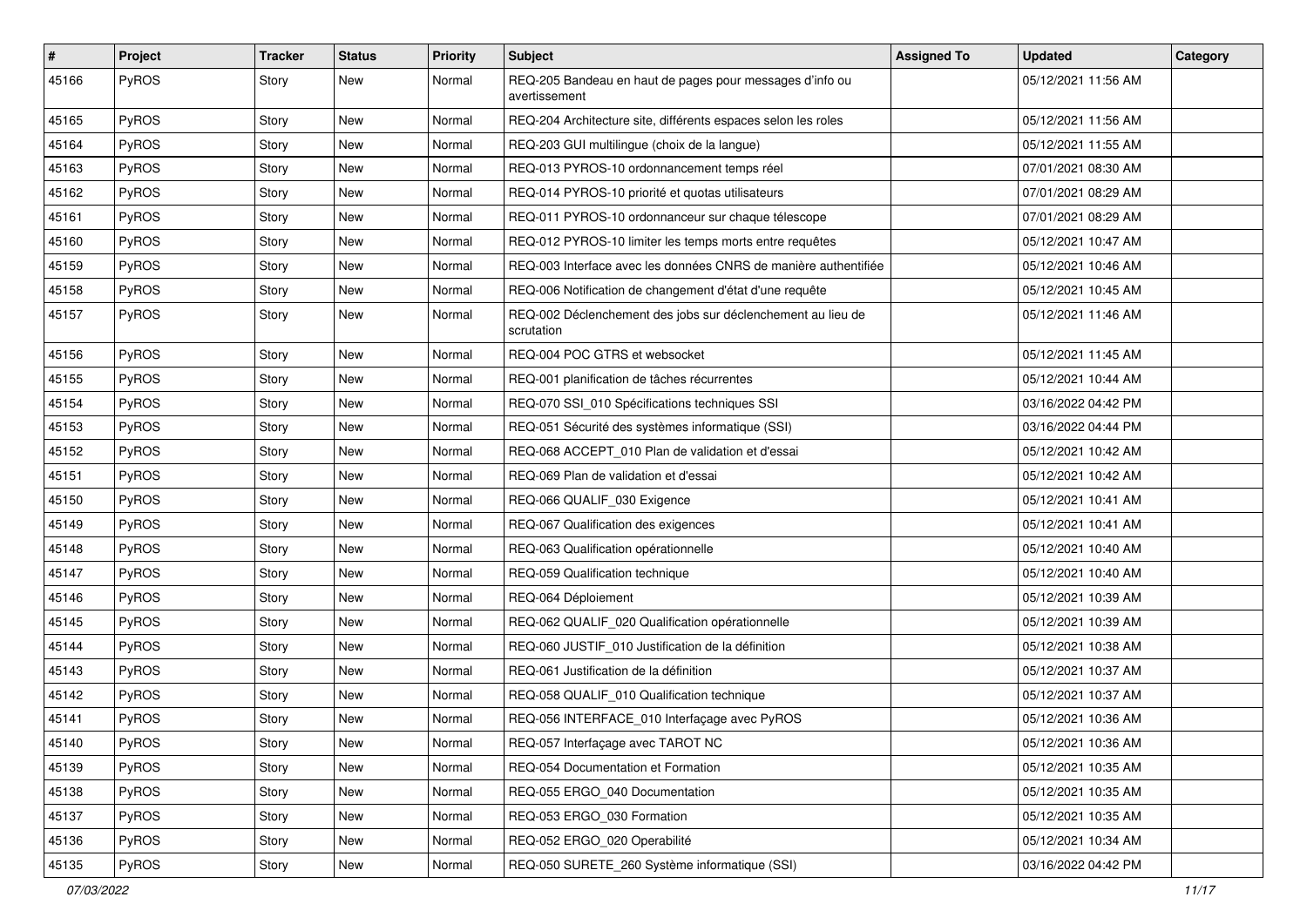| $\vert$ # | Project      | Tracker | <b>Status</b> | <b>Priority</b> | <b>Subject</b>                                                                          | <b>Assigned To</b> | <b>Updated</b>      | Category |
|-----------|--------------|---------|---------------|-----------------|-----------------------------------------------------------------------------------------|--------------------|---------------------|----------|
| 45134     | PyROS        | Story   | New           | Normal          | REQ-043 SURETE_180 Sécurité des personnes : lumière                                     |                    | 05/12/2021 10:33 AM |          |
| 45133     | PyROS        | Story   | New           | Normal          | REQ-042 SURETE_170 Sécurité des personnes : système d'arrêt<br>automatique              |                    | 05/12/2021 10:33 AM |          |
| 45132     | PyROS        | Story   | New           | Normal          | REQ-031 SURETE 040 Automatisation du bâtiment                                           |                    | 05/12/2021 10:32 AM |          |
| 45131     | PyROS        | Story   | New           | Normal          | REQ-049 SURETE_250 Transfert des données                                                |                    | 03/16/2022 04:16 PM |          |
| 45130     | <b>PyROS</b> | Story   | New           | Normal          | REQ-047 SURETE_240 Sauvegarde des données brutes                                        |                    | 03/16/2022 04:42 PM |          |
| 45129     | PyROS        | Story   | New           | Normal          | REQ-046 SURETE_210 Arrêt du système en cas de condition<br>météorologiques défavorables |                    | 03/16/2022 04:42 PM |          |
| 45128     | PyROS        | Story   | New           | Normal          | REQ-045 SECURITE_200 Système d'alerte                                                   |                    | 03/16/2022 04:42 PM |          |
| 45127     | PyROS        | Story   | New           | Normal          | REQ-044 SURETE_190 Sécurité des personnes : système d'arrêt<br>d'urgence                |                    | 05/12/2021 10:30 AM |          |
| 45126     | PyROS        | Story   | New           | Normal          | REQ-048 sauvegarde des données brutes                                                   |                    | 03/16/2022 04:43 PM |          |
| 45125     | PyROS        | Story   | New           | Normal          | REQ-041 information sur les composants (ajout)                                          |                    | 05/12/2021 10:29 AM |          |
| 45124     | <b>PyROS</b> | Story   | New           | Normal          | REQ-038 focalisation, alignement,                                                       |                    | 05/12/2021 10:29 AM |          |
| 45123     | PyROS        | Story   | New           | Normal          | REQ-036 logiciel pour la maintenance à distance                                         |                    | 05/12/2021 10:28 AM |          |
| 45122     | PyROS        | Story   | New           | Normal          | REQ-032 automatisation du bâtiment et du télescope                                      |                    | 05/12/2021 10:27 AM |          |
| 45121     | PyROS        | Story   | New           | Normal          | REQ-009 requêtes de calibration                                                         |                    | 05/12/2021 10:54 AM |          |
| 45120     | PyROS        | Story   | New           | Normal          | REQ-017 Information sur les requêtes soumises par l'utilisateur                         |                    | 05/12/2021 10:55 AM |          |
| 45119     | <b>PyROS</b> | Story   | New           | Normal          | REQ-008 requêtes SST flexibles                                                          |                    | 05/12/2021 10:54 AM |          |
| 45118     | PyROS        | Story   | New           | Normal          | REQ-016 informations sur les composants de l'observatoire                               |                    | 05/12/2021 10:55 AM |          |
| 45117     | PyROS        | Story   | New           | Normal          | REQ-019 Mise à disposition des images et mesures                                        |                    | 05/12/2021 10:55 AM |          |
| 45116     | PyROS        | Story   | New           | Normal          | REQ-039 SURETE_160 Sauvegarde des pannes                                                |                    | 05/12/2021 10:56 AM |          |
| 45115     | PyROS        | Story   | New           | Normal          | REQ-035 SURETE_130 Maintenance à distance                                               |                    | 05/12/2021 10:56 AM |          |
| 45114     | PyROS        | Story   | New           | Normal          | REQ-021 FONC_020 Saut en déclinaison entre chaque image                                 |                    | 05/12/2021 10:15 AM |          |
| 45113     | PyROS        | Story   | New           | Normal          | REQ-024 FONC 080 Directions et trajectoires accessibles                                 |                    | 05/12/2021 10:11 AM |          |
| 45112     | PyROS        | Story   | New           | Normal          | REQ-023 FONC_030 Délai de reprogrammation                                               |                    | 05/12/2021 10:00 AM |          |
| 45103     | <b>PyROS</b> | Story   | New           | Normal          | REQ-033 SURETE_050 Prise en compte de la météo                                          |                    | 03/16/2022 04:42 PM |          |
| 45102     | PyROS        | Story   | New           | Normal          | REQ-029 Métadonnées des images                                                          |                    | 05/11/2021 04:44 PM |          |
| 45101     | PyROS        | Story   | New           | Normal          | REQ-034 SURETE_080 Coupure électrique                                                   |                    | 03/16/2022 04:42 PM |          |
| 45100     | PyROS        | Story   | New           | Normal          | REQ-026 Plage d'angles horaires et ligne d'horizon                                      |                    | 05/11/2021 04:38 PM |          |
| 45099     | PyROS        | Story   | New           | Normal          | REQ-037 SURETE_140 Vérification du fonctionnement du télescope<br>calibration:          |                    | 05/11/2021 04:35 PM |          |
| 45098     | PyROS        | Story   | New           | Normal          | REQ-030 SURETE_30 Répartition des nuits                                                 |                    | 05/11/2021 04:27 PM |          |
| 45097     | PyROS        | Story   | New           | Normal          | REQ-028 FONC_180 Métadonnées pour les poursuites LEO<br>(optionnelle)                   |                    | 05/11/2021 04:45 PM |          |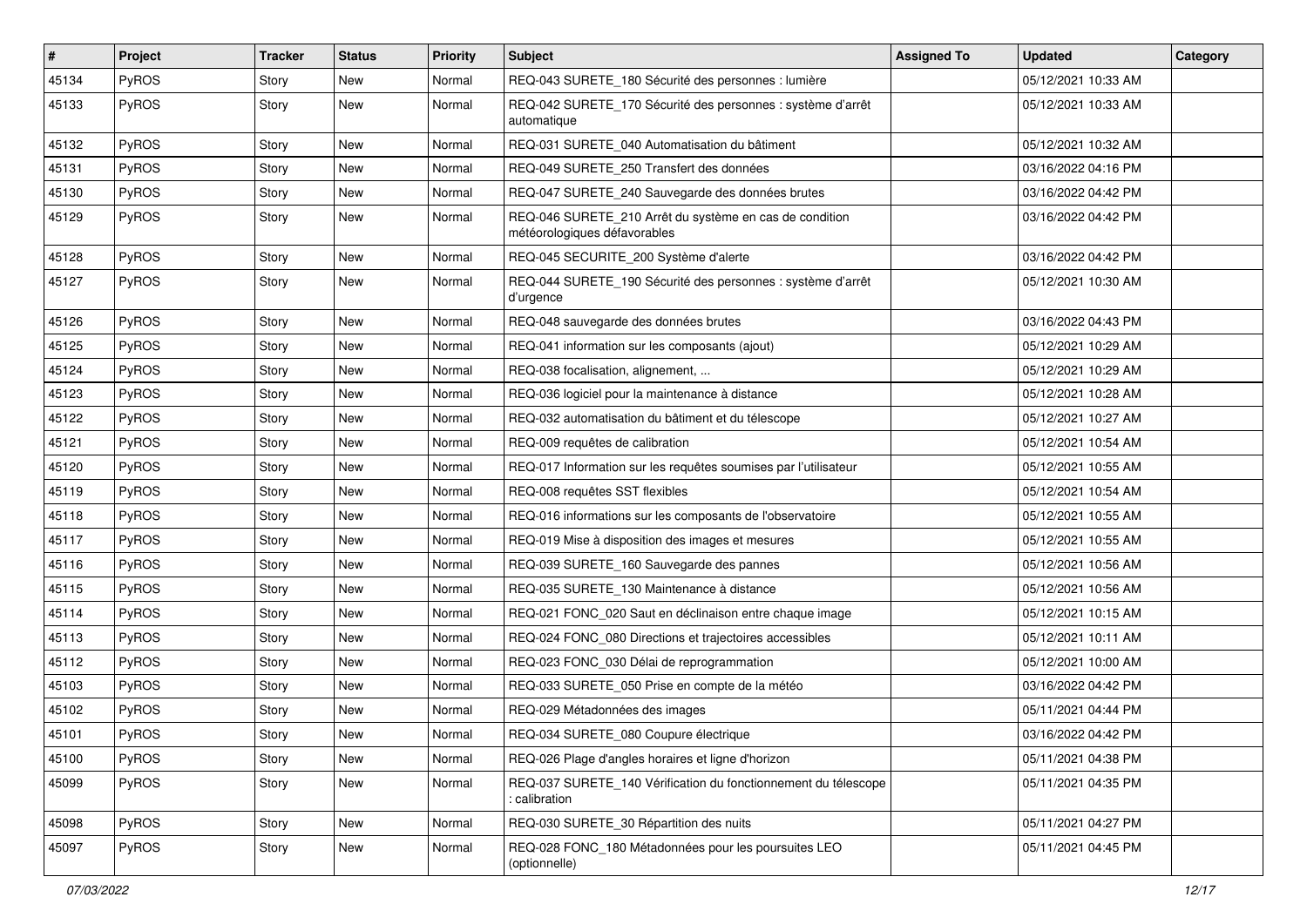| #     | Project      | Tracker | <b>Status</b> | <b>Priority</b> | <b>Subject</b>                                                                                                                                       | <b>Assigned To</b>     | <b>Updated</b>      | Category |
|-------|--------------|---------|---------------|-----------------|------------------------------------------------------------------------------------------------------------------------------------------------------|------------------------|---------------------|----------|
| 45096 | PyROS        | Story   | <b>New</b>    | Normal          | REQ-027 FONC_170 Métadonnées                                                                                                                         |                        | 05/11/2021 04:44 PM |          |
| 45095 | PyROS        | Story   | New           | Normal          | REQ-018 Cloisonnement des données                                                                                                                    |                        | 05/11/2021 04:17 PM |          |
| 45051 | PyROS        | Task    | New           | Normal          | Implémenter le protocole Indi avec une classe DeviceControllerIndi                                                                                   |                        | 05/06/2021 05:05 PM |          |
| 45050 | PyROS        | Task    | In progress   | Normal          | Test caméra du TNC (FLI)                                                                                                                             | Klotz Alain            | 07/16/2021 09:34 AM |          |
| 45049 | PyROS        | Task    | <b>New</b>    | Normal          | <b>CAMERA FLI</b>                                                                                                                                    |                        | 07/16/2021 09:34 AM |          |
| 45048 | PyROS        | Task    | New           | Normal          | HARDWARE DEVICES definition, test, config, management                                                                                                |                        | 10/08/2021 05:51 PM |          |
| 45047 | PyROS        | Task    | <b>New</b>    | Normal          | Piloter le telescope en mode manuel depuis le Dashboard                                                                                              | <b>Pallier Etienne</b> | 12/14/2021 12:34 PM |          |
| 45046 | PyROS        | Task    | New           | Normal          | Manual mode                                                                                                                                          |                        | 12/14/2021 12:34 PM |          |
| 45044 | PyROS        | Task    | In progress   | Normal          | CRUD des autres entités (Institutes, Time Periods, Scientific Theme)                                                                                 | Koralewski Alexis      | 10/11/2021 10:01 AM |          |
| 45043 | PyROS        | Task    | New           | High            | Démo IRAP (install classique ?) + retrouver ancienne utilisation de<br>PlcConfig                                                                     | Pallier Etienne        | 12/14/2021 12:00 PM |          |
| 45041 | PyROS        | Task    | New           | Normal          | Pouvoir télécharger zip ou faire clone depuis gitlab sans se<br>connecter                                                                            | <b>Pallier Etienne</b> | 05/06/2021 04:05 PM |          |
| 45040 | PyROS        | Task    | New           | High            | NEW Agent v2 basé sur new config yaml (base pour F09)                                                                                                | <b>Pallier Etienne</b> | 01/29/2022 01:04 AM |          |
| 45037 | PyROS        | Task    | In progress   | Normal          | Algo description                                                                                                                                     | Klotz Alain            | 05/06/2021 02:59 PM |          |
| 45035 | PyROS        | Task    | New           | Normal          | Resilience (failure tolerance)                                                                                                                       |                        | 05/06/2021 12:58 PM |          |
| 45034 | PyROS        | Task    | New           | Normal          | Resilience (failure tolerance)                                                                                                                       |                        | 05/06/2021 12:58 PM |          |
| 45018 | PyROS        | Task    | New           | High            | Définir config pour TNC (4 channels Cam)                                                                                                             | Klotz Alain            | 10/12/2021 08:52 AM |          |
| 45017 | <b>PyROS</b> | Task    | In progress   | High            | Définir config pour GUITALENS (observatoire avec plusieurs UNIT)                                                                                     | Klotz Alain            | 10/12/2021 08:52 AM |          |
| 45007 | PyROS        | Task    | In progress   | Normal          | Le système doit pouvoir démarrer et s'organiser automatiquement à<br>partir de la configuration de l'observatoire                                    | Koralewski Alexis      | 06/28/2022 10:06 PM |          |
| 45005 | PyROS        | Task    | In progress   | Normal          | CRUD - (R)EAD config                                                                                                                                 | Koralewski Alexis      | 01/29/2022 01:24 AM |          |
| 45004 | PyROS        | Task    | New           | High            | MAIN CONFIG FILE - Décrire dans un fichier texte la configuration<br>complète d'une UNIT (monture) et tous ses composants et<br>instruments associés |                        | 01/29/2022 01:25 AM |          |
| 45003 | PyROS        | Task    | <b>New</b>    | Normal          | Config Read & View                                                                                                                                   | Koralewski Alexis      | 08/09/2021 10:43 AM |          |
| 45000 | PyROS        | Task    | New           | High            | Generic commands grammar description & management                                                                                                    |                        | 05/06/2021 05:05 PM |          |
| 44999 | PyROS        | Task    | New           | Normal          | Execution                                                                                                                                            |                        | 12/14/2021 12:35 PM |          |
| 44998 | PyROS        | Task    | <b>New</b>    | Normal          | Monitoring: Check & log continuously instrument (or telescope)<br>status                                                                             |                        | 12/14/2021 12:33 PM |          |
| 44997 | PyROS        | Task    | New           | Normal          | Start & Stop                                                                                                                                         |                        | 12/14/2021 12:33 PM |          |
| 44995 | PyROS        | Task    | New           | Normal          | (F09) TESTS to validate this feature                                                                                                                 |                        | 10/08/2021 05:45 PM |          |
| 44994 | PyROS        | Task    | New           | Normal          | (F09) AUTHORIZATIONS for this feature (who can do what) : doc &<br>implem.                                                                           |                        | 12/14/2021 12:15 PM |          |
| 44993 | PyROS        | Task    | New           | Normal          | (F09) ENTITIES definition & implementation                                                                                                           |                        | 12/14/2021 12:33 PM |          |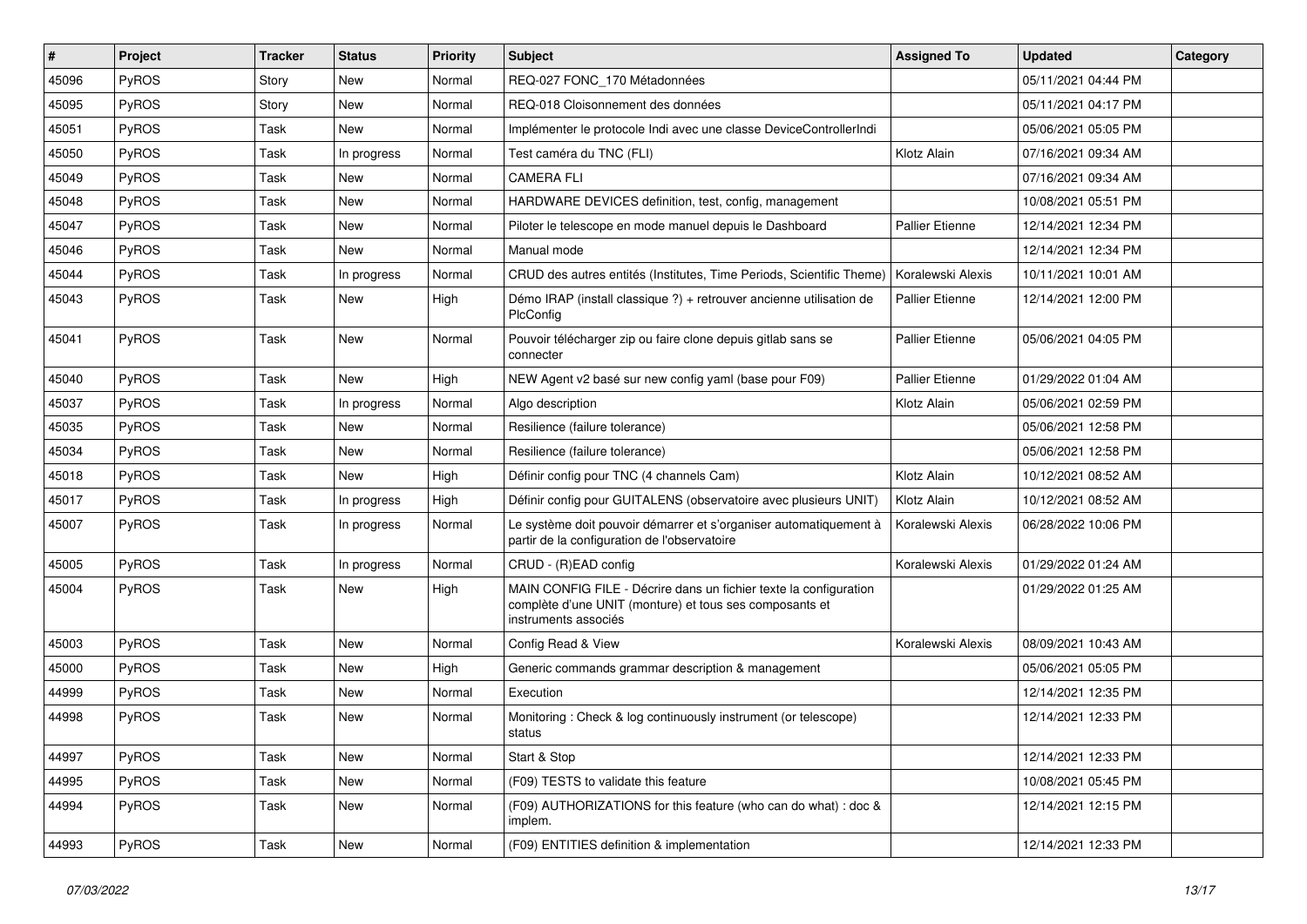| #     | Project      | <b>Tracker</b> | <b>Status</b> | <b>Priority</b> | Subject                                                                                                                                    | <b>Assigned To</b> | <b>Updated</b>      | Category |
|-------|--------------|----------------|---------------|-----------------|--------------------------------------------------------------------------------------------------------------------------------------------|--------------------|---------------------|----------|
| 44992 | <b>PyROS</b> | Task           | <b>New</b>    | Normal          | Switch modes between Automatic and Manual mode                                                                                             |                    | 05/04/2021 12:31 PM |          |
| 44991 | PyROS        | Task           | <b>New</b>    | Normal          | Execution                                                                                                                                  |                    | 05/04/2021 12:30 PM |          |
| 44990 | <b>PyROS</b> | Task           | New           | Normal          | Monitoring: Check & log continuously Telescope and instruments<br>status, and make a general synthesis                                     |                    | 05/04/2021 12:30 PM |          |
| 44989 | <b>PyROS</b> | Task           | <b>New</b>    | Normal          | Start & Stop                                                                                                                               |                    | 05/04/2021 12:29 PM |          |
| 44988 | <b>PyROS</b> | Task           | New           | Normal          | <b>TESTS</b> to validate this feature                                                                                                      |                    | 05/04/2021 12:26 PM |          |
| 44987 | <b>PyROS</b> | Task           | New           | Normal          | (F08) AUTHORIZATIONS for this feature (who can do what) :<br>documentation & implementation                                                |                    | 06/08/2021 08:20 AM |          |
| 44986 | <b>PyROS</b> | Task           | <b>New</b>    | Normal          | ENTITIES (& properties) to be defined                                                                                                      |                    | 05/04/2021 12:25 PM |          |
| 44973 | <b>PyROS</b> | Task           | New           | Normal          | (F07) Scheduling Sequences according to priorities, quotas,<br>observing conditions, Seq parameters, Seq constraints                       |                    | 05/06/2021 02:59 PM |          |
| 44972 | <b>PyROS</b> | Task           | <b>New</b>    | Normal          | Planning triggers - each time the context is changed                                                                                       |                    | 05/03/2021 12:06 PM |          |
| 44971 | <b>PyROS</b> | Task           | <b>New</b>    | Normal          | Get the list of sequences to be planned                                                                                                    |                    | 05/03/2021 11:43 AM |          |
| 44970 | PyROS        | Task           | New           | Normal          | TESTS to validate this feature                                                                                                             |                    | 05/03/2021 11:41 AM |          |
| 44969 | <b>PyROS</b> | Task           | New           | Normal          | (F07) AUTHORIZATIONS for this feature (who can do what) :<br>documentation & implementation                                                |                    | 06/08/2021 08:21 AM |          |
| 44968 | <b>PyROS</b> | Task           | <b>New</b>    | Normal          | ENTITIES (& properties) to be defined                                                                                                      |                    | 05/03/2021 11:38 AM |          |
| 44947 | <b>PyROS</b> | Task           | In progress   | Normal          | Sequence                                                                                                                                   | Koralewski Alexis  | 02/03/2022 09:35 AM |          |
| 44945 | <b>PyROS</b> | Task           | New           | Normal          | (READ 1) Sequence detailed view                                                                                                            |                    | 02/03/2022 09:45 AM |          |
| 44940 | <b>PyROS</b> | Task           | In progress   | Normal          | <b>UPDATE a Sequence</b>                                                                                                                   | Koralewski Alexis  | 02/22/2022 02:59 PM |          |
| 44939 | <b>PyROS</b> | Task           | <b>New</b>    | Normal          | SUBMIT a Seq to planning (status => "submitted")                                                                                           | Koralewski Alexis  | 02/03/2022 10:23 AM |          |
| 44932 | <b>PyROS</b> | Task           | New           | Normal          | CREATE a Sequence (must be attached to a valid SP)                                                                                         |                    | 02/23/2022 12:02 PM |          |
| 44930 | <b>PyROS</b> | Task           | <b>New</b>    | Normal          | (F05) TESTS & REQUIREMENTS to validate this feature                                                                                        | Koralewski Alexis  | 02/22/2022 03:01 PM |          |
| 44928 | <b>PyROS</b> | Task           | New           | Normal          | (F05) ENTITIES definition (doc spec) & implementation (DB)                                                                                 | Koralewski Alexis  | 02/03/2022 10:13 AM |          |
| 44924 | <b>PyROS</b> | Task           | New           | Normal          | (F04) ENTITIES - definition & implementation                                                                                               |                    | 12/15/2021 07:36 AM |          |
| 44923 | <b>PyROS</b> | Task           | New           | Normal          | (F04) TESTS to validate this feature                                                                                                       |                    | 12/15/2021 07:36 AM |          |
| 44922 | PyROS        | Task           | New           | Normal          | (F04) AUTHORIZATIONS for this feature (who can do what) :<br>documentation & implementation                                                |                    | 12/15/2021 07:37 AM |          |
| 44921 | PyROS        | Task           | New           | Normal          | Démarrage de la production des fichiers de calibration (fin de nuit)                                                                       |                    | 04/30/2021 12:43 PM |          |
| 44920 | PyROS        | Task           | New           | Normal          | Démarrage ou fin des observations (début/fin de nuit)                                                                                      |                    | 06/29/2022 07:38 AM |          |
| 44919 | PyROS        | Task           | New           | Normal          | Sauvegarder (logger) les différents changements d'état                                                                                     |                    | 06/28/2022 09:58 PM |          |
| 44918 | PyROS        | Task           | New           | Normal          | Optimiser : Agir sur le système en fonction des conditions<br>d'observation pour n'observer que quand la qualité du ciel est<br>suffisante |                    | 06/28/2022 09:58 PM |          |
| 44917 | PyROS        | Task           | New           | Normal          | Sécuriser : Agir sur le système en fonction de l'environnement<br>(externe/interne) pour la sécurité de l'Observatoire et des personnes    |                    | 06/29/2022 07:39 AM |          |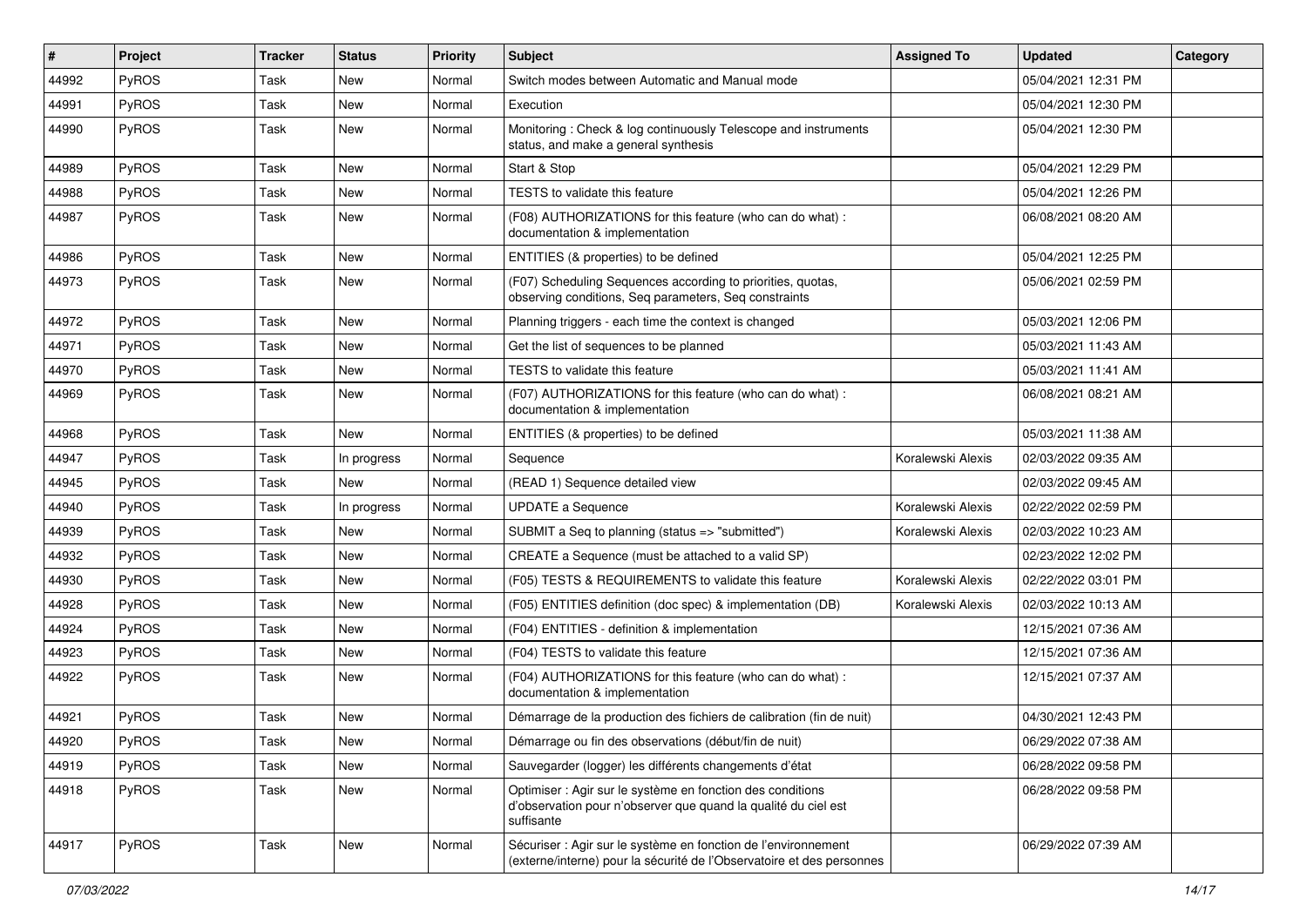| #     | Project      | <b>Tracker</b> | <b>Status</b> | <b>Priority</b> | <b>Subject</b>                                                                                       | <b>Assigned To</b> | <b>Updated</b>      | Category |
|-------|--------------|----------------|---------------|-----------------|------------------------------------------------------------------------------------------------------|--------------------|---------------------|----------|
| 44916 | <b>PyROS</b> | Task           | New           | Normal          | Rythmer: Agir sur le système pour lui donner un rythme en fonction<br>du temps (nuit/jour)           |                    | 06/29/2022 07:38 AM |          |
| 44915 | PyROS        | Task           | <b>New</b>    | Normal          | Changer le mode du système : passer en mode manuel<br>(maintenance) ou automatique                   |                    | 06/28/2022 09:57 PM |          |
| 44914 | <b>PyROS</b> | Task           | <b>New</b>    | Normal          | (re-)Démarrer, mettre en Pause, ou Stopper tout ou partie du<br>système                              |                    | 06/28/2022 09:56 PM |          |
| 44907 | PyROS        | Task           | <b>New</b>    | Normal          | Show Weather & Observatory monitored data (in a convenient way)                                      |                    | 05/05/2022 09:53 AM |          |
| 44906 | PyROS        | Task           | <b>New</b>    | Normal          | Compute and save Observing conditions                                                                |                    | 12/15/2021 07:35 AM |          |
| 44904 | <b>PyROS</b> | Task           | New           | Normal          | Compute, save, and provide higher level (useful) parameters and<br>synthesis from multiple detectors |                    | 12/15/2021 07:34 AM |          |
| 44903 | PyROS        | Task           | <b>New</b>    | Normal          | Save raw data                                                                                        |                    | 12/15/2021 07:34 AM |          |
| 44902 | <b>PyROS</b> | Task           | <b>New</b>    | Normal          | Fix raw data                                                                                         |                    | 12/15/2021 07:33 AM |          |
| 44901 | <b>PyROS</b> | Task           | <b>New</b>    | Normal          | Get PLC mode changes (off/manu/auto) and alarms (intrusion,<br>e stop), and save them                |                    | 12/15/2021 07:33 AM |          |
| 44900 | <b>PyROS</b> | Task           | <b>New</b>    | Normal          | Read (from PLC and sensors) INSIDE environmental data (doors,<br>lights) for human safety            |                    | 12/15/2021 07:33 AM |          |
| 44899 | <b>PyROS</b> | Task           | <b>New</b>    | Normal          | Read (from PLC and sensors) OUTSIDE environmental data<br>(weather) for instruments security         |                    | 12/14/2021 04:54 PM |          |
| 44898 | <b>PyROS</b> | Task           | <b>New</b>    | Normal          | (F03) ENTITIES (& properties) to be defined                                                          |                    | 12/15/2021 07:32 AM |          |
| 44897 | PyROS        | Task           | <b>New</b>    | Normal          | On peut voir la fiche détaillée d'un SP                                                              |                    | 06/16/2021 11:29 AM |          |
| 44896 | <b>PyROS</b> | Task           | New           | Normal          | On peut consulter la liste des SP                                                                    |                    | 06/18/2021 03:17 PM |          |
| 44894 | <b>PyROS</b> | Task           | <b>New</b>    | Normal          | Un Observer peut créer un nouveau Proposal (SP) pour une Période<br>spécifique future                |                    | 06/16/2021 11:28 AM |          |
| 44892 | <b>PyROS</b> | Task           | <b>New</b>    | Normal          | SPs view (list & 1)                                                                                  |                    | 03/29/2022 09:17 AM |          |
| 44891 | <b>PyROS</b> | Task           | <b>New</b>    | Normal          | Create/Update                                                                                        |                    | 09/14/2021 11:48 AM |          |
| 44890 | <b>PyROS</b> | Task           | New           | Normal          | SP CRUD                                                                                              |                    | 03/29/2022 09:17 AM |          |
| 44889 | PyROS        | Task           | In progress   | Normal          | SP validation WORKFLOW (lifecycle) (F02v2)                                                           | Koralewski Alexis  | 11/03/2021 09:19 AM |          |
| 44886 | <b>PyROS</b> | Task           | <b>New</b>    | Normal          | (F01) ENTITIES - definition & implementation                                                         |                    | 10/12/2021 07:50 AM |          |
| 44884 | PyROS        | Task           | In progress   | Normal          | Time Period (Period)                                                                                 |                    | 10/11/2021 10:36 AM |          |
| 44882 | <b>PyROS</b> | Task           | In progress   | Normal          | <b>SP</b>                                                                                            | Koralewski Alexis  | 10/11/2021 10:34 AM |          |
| 44881 | <b>PyROS</b> | Task           | <b>New</b>    | Normal          | (F02) ENTITIES - definition & implementation                                                         | Koralewski Alexis  | 10/11/2021 10:34 AM |          |
| 44880 | <b>PyROS</b> | Task           | <b>New</b>    | Normal          | (F03) TESTS to validate this feature                                                                 |                    | 12/15/2021 07:32 AM |          |
| 44879 | <b>PyROS</b> | Task           | <b>New</b>    | Normal          | (F03) AUTHORIZATIONS for this feature (who can do what) :<br>documentation & implementation          |                    | 12/15/2021 07:32 AM |          |
| 44878 | <b>PyROS</b> | Task           | <b>New</b>    | Normal          | (F02) TESTS to validate this feature                                                                 |                    | 11/03/2021 09:16 AM |          |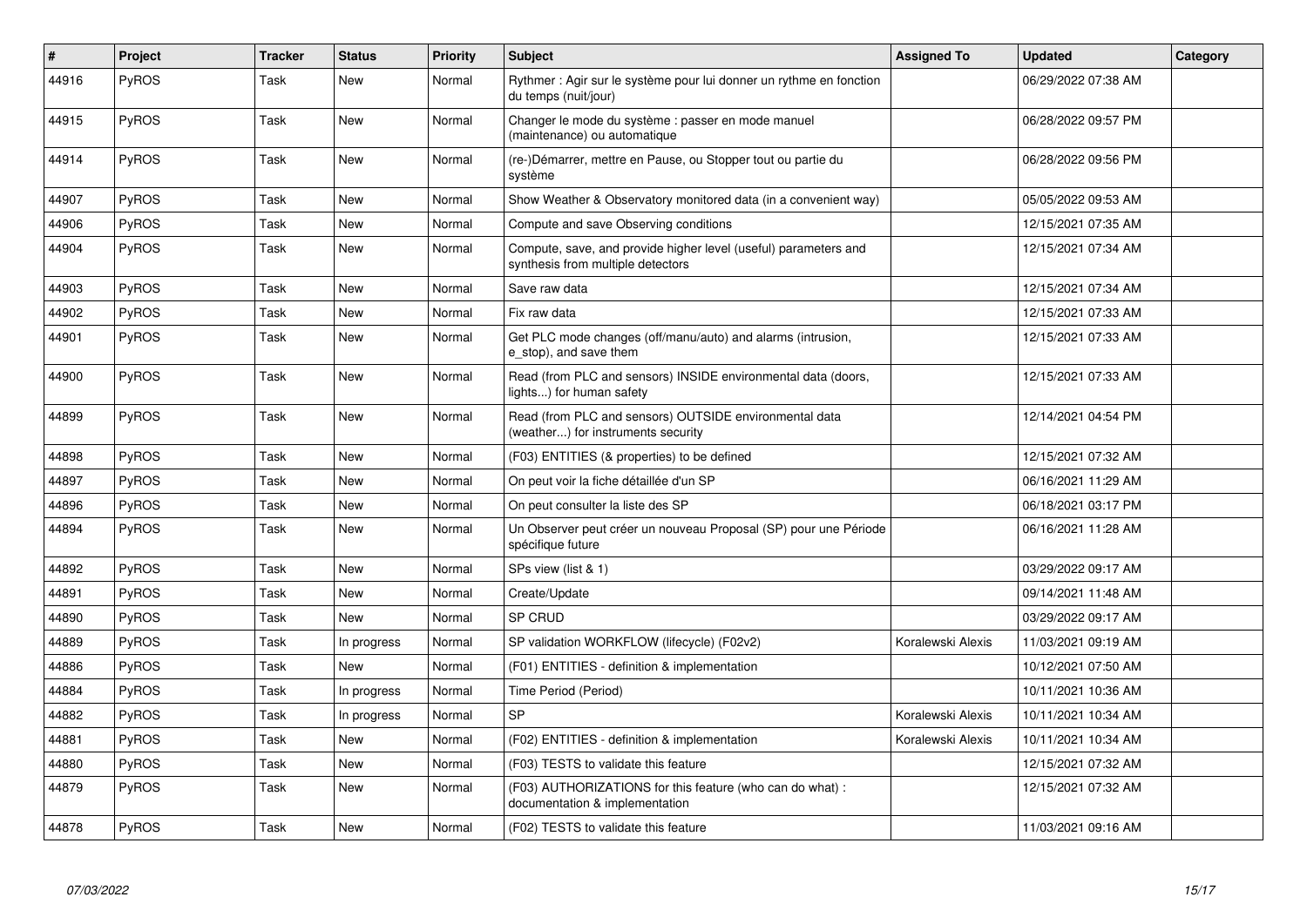| #     | Project      | <b>Tracker</b> | <b>Status</b> | <b>Priority</b> | <b>Subject</b>                                                                                                                                  | <b>Assigned To</b>     | <b>Updated</b>      | Category |
|-------|--------------|----------------|---------------|-----------------|-------------------------------------------------------------------------------------------------------------------------------------------------|------------------------|---------------------|----------|
| 44877 | PyROS        | Task           | In progress   | Normal          | (F02) AUTHORIZATIONS for this feature (who can do what) :<br>documentation & implementation                                                     | Koralewski Alexis      | 10/11/2021 10:24 AM |          |
| 44876 | PyROS        | Task           | In progress   | Normal          | (F01) AUTHORIZATIONS for this feature (who can do what) :<br>documentation & implementation                                                     | Koralewski Alexis      | 10/08/2021 06:03 PM |          |
| 44867 | PyROS        | Task           | New           | High            | Mettre les TASKS dans la version v0.1 prévue pour juin, dans<br>doc-specs et dans redmine (puis planifier aussi les autres versions<br>futures) | <b>Pallier Etienne</b> | 05/06/2021 06:19 PM |          |
| 44866 | PyROS        | Task           | In progress   | High            | Associer chaque FEATURE à 1(N) CLASSE/AGENT pyros<br>(implémentation)                                                                           | <b>Pallier Etienne</b> | 07/16/2021 09:13 AM |          |
| 44847 | <b>PyROS</b> | Task           | <b>New</b>    | Normal          | (F01) TESTS (users) validant cette feature                                                                                                      | Koralewski Alexis      | 08/13/2021 01:55 PM |          |
| 44843 | PyROS        | Task           | New           | Normal          | ROLES : Un utilisateur peut avoir plusieurs roles                                                                                               |                        | 06/18/2021 03:15 PM |          |
| 44842 | PyROS        | Task           | New           | Normal          | <b>USER</b>                                                                                                                                     |                        | 10/12/2021 07:50 AM |          |
| 44835 | PyROS        | Task           | New           | Normal          | (F01) CRUD (utilisateur)                                                                                                                        |                        | 03/29/2022 09:14 AM |          |
| 44833 | <b>PyROS</b> | Task           | New           | Normal          | Registration : un nouvel utilisateur doit pouvoir s'enregistrer<br>directement sur le site web (soumis à validation)                            | Koralewski Alexis      | 08/31/2021 02:16 PM |          |
| 44832 | PyROS        | Task           | In progress   | Normal          | Un utilisateur non connecté ne doit voir que les pages publiques                                                                                |                        | 10/08/2021 06:03 PM |          |
| 44817 | PyROS        | Story          | New           | Normal          | REQ-202 Deux types de connexion utilisateurs (LDAP ou sans)                                                                                     |                        | 05/11/2021 03:43 PM |          |
| 44816 | PyROS        | Story          | New           | Normal          | REQ-201 Définir une esthétique Tarot                                                                                                            |                        | 05/12/2021 11:53 AM |          |
| 44815 | <b>PyROS</b> | Story          | New           | Normal          | REQ-015 Ajustement dynamique des quotas utilisateurs                                                                                            |                        | 05/11/2021 04:11 PM |          |
| 44814 | PyROS        | Story          | New           | Normal          | REQ-101 Logs                                                                                                                                    |                        | 03/16/2022 04:38 PM |          |
| 44813 | PyROS        | Story          | New           | Normal          | REQ-123 Architecture extensible et Extensions privatisables                                                                                     |                        | 05/12/2021 12:21 PM |          |
| 44812 | <b>PyROS</b> | Story          | New           | Normal          | *** REQ-200 FOR TAROT NETWORK INTEGRATION                                                                                                       |                        | 06/14/2021 01:13 PM |          |
| 44811 | PyROS        | Story          | New           | Normal          | *** REQ-100 FROM CCTP TAROT-NC & MEETINGS                                                                                                       |                        | 03/16/2022 04:38 PM |          |
| 44721 | <b>PyROS</b> | Feature        | New           | Normal          | *** GF4 - QUAL - Quality & Tests - High level tests (integration &<br>functional), plan tests, validation des exigences (qualif)                |                        | 03/16/2022 04:55 PM |          |
| 44719 | PyROS        | Story          | New           | Normal          | REQ-010 Ordonnancement des requêtes                                                                                                             |                        | 07/01/2021 08:30 AM |          |
| 44718 | PyROS        | Story          | New           | Normal          | **** REQ-025 AJOUT TNC                                                                                                                          |                        | 06/14/2021 01:19 PM |          |
| 44717 | PyROS        | Story          | New           | Normal          | **** REQ-022 TAROT NC                                                                                                                           |                        | 06/14/2021 01:19 PM |          |
| 44716 | PyROS        | Story          | New           | Normal          | **** REQ-071 AJOUT OSMOSE                                                                                                                       |                        | 06/14/2021 01:19 PM |          |
| 44715 | PyROS        | Story          | New           | Normal          | **** REQ-065 AJOUT UPGRADE                                                                                                                      |                        | 06/14/2021 01:19 PM |          |
| 44713 | PyROS        | Story          | New           | Normal          | **** REQ-020 CCTP                                                                                                                               |                        | 07/01/2021 08:30 AM |          |
| 44661 | <b>PyROS</b> | Feature        | New           | Normal          | *** SF13 - IAF - Images Fetching (quicklook & download)                                                                                         |                        | 03/15/2022 04:49 PM |          |
| 44659 | PyROS        | Feature        | New           | Normal          | *** GF3 - INFRA - Hardware, Operating System, Network, Security &<br>Safety                                                                     |                        | 03/16/2022 04:51 PM |          |
| 44658 | <b>PyROS</b> | Feature        | New           | High            | *** SF15 - SST - START&STOP - System Startup (launch),<br>monitoring, and Shutdown                                                              |                        | 06/28/2022 10:06 PM |          |